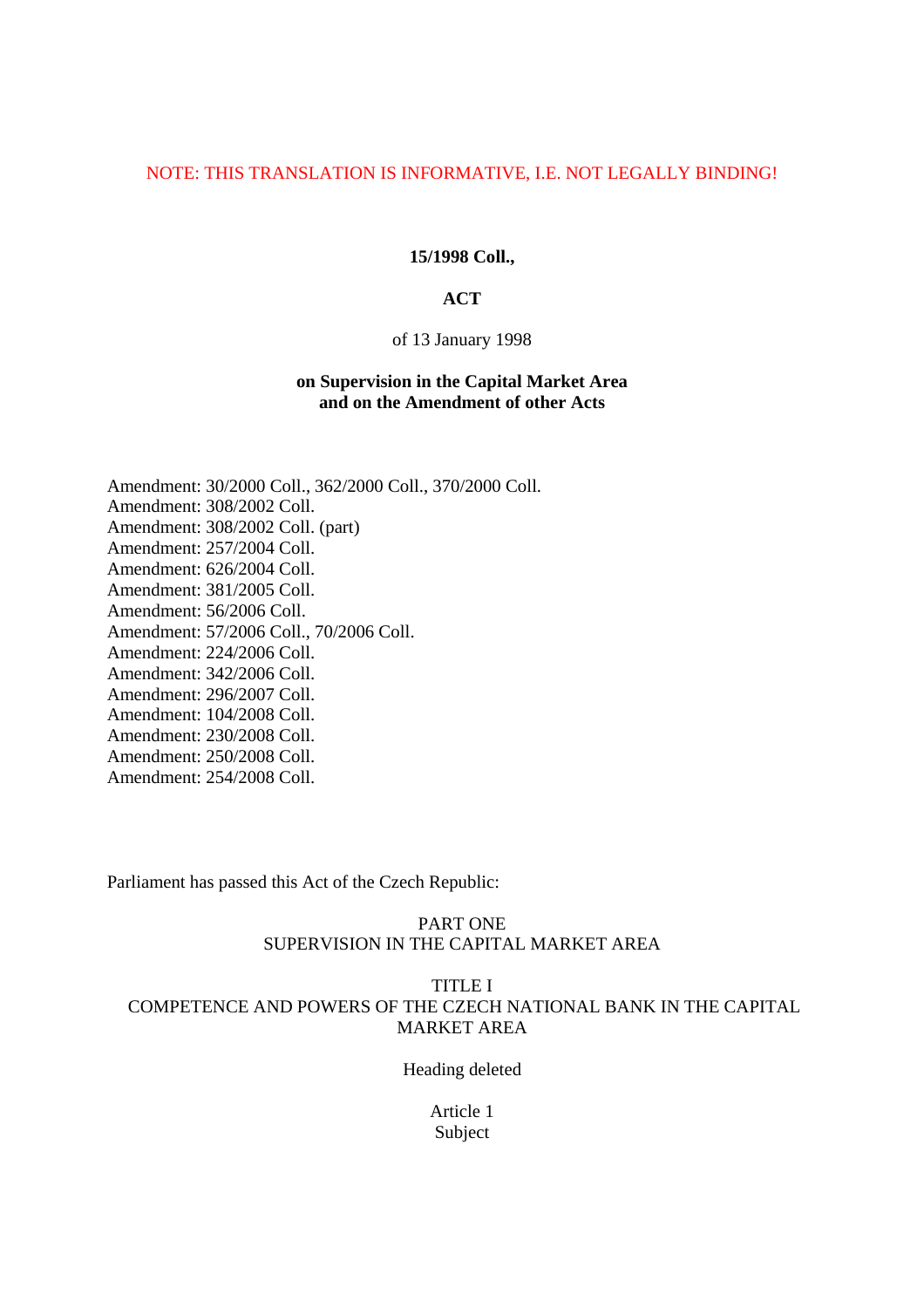This Act governs the competence and powers of the Czech National Bank in the exercise of supervision of the capital market and lays down certain rights and obligations of the entities operating on this market.

### Article 2

# Heading deleted

In the exercise of capital market supervision the Czech National Bank shall strengthen the confidence of investors and issuers of investment instruments in the capital market, in particular by contributing to the protection of investors and the development of the capital market and by promoting public education in this area.

> Article 3 Competence of the Czech National Bank in capital market supervision

In the capital market area, the Czech National Bank shall:

a) perform supervision to the extent set forth in this Act and in special legal rules governing the areas of capital market undertakings, collective investment, bonds, company law and investment of resources of pension funds 1) ,

b) make decisions on the rights, legally protected interests and obligations of legal entities and natural persons where this Act or special legal rules governing the areas of capital market undertakings, collective investment, bonds, company law and investment of resources of pension funds so provide,

c) check the discharge of disclosure duties of the entities subject to supervision by the Czech National Bank as laid down in this Act and special legal rules governing the areas of capital market undertakings, collective investment, bonds, company law and investment of resources of pension funds 1) ,

d) perform other activities pursuant to this Act.

# Article 4 Repealed

### Article 5 Basic definitions

(1) "Institutional investor" shall mean:

a) a bank trading on its own account in investment instruments on the capital market, an investment company, an investment fund, a pension fund or an insurance company,

b) a foreign person entitled to carry on business in the Czech Republic in the same categories as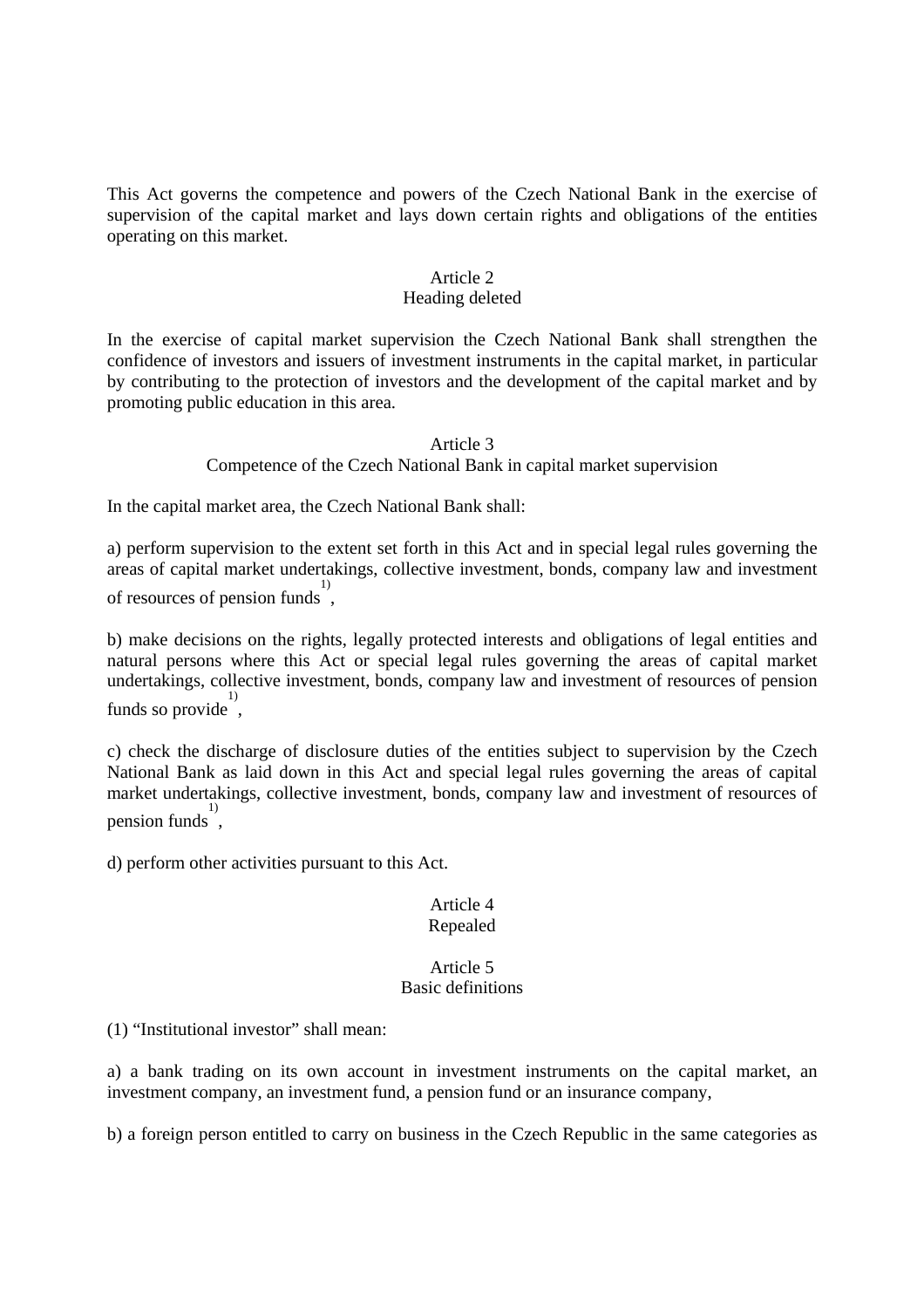persons referred to in (a).

(2) "Provider of services on the capital market" shall mean an investment firm, a foreign investment firm that provides investment services in the Czech Republic through a branch, a person who accepts and transmits instructions relating to investment instruments under the conditions laid down in a special legislative act, an institutional investor, a depository, a regulated market operator, a person responsible for the settlement of securities, the central <sup>5)</sup><br>depository and the Czech National Bank in the scope of keeping the register of securities.

(3) "Capital market participant" shall mean, in particular, a provider of services on the capital market, an investor on the capital market, an issuer of securities, persons bound by such securities, an owner of securities, an issuer or an owner of another investment instrument.

### Article 6 Proceedings before the Czech National Bank

(1) In proceedings in matters regulated by this Act, the general legal rules  $\frac{7}{2}$  shall apply unless stipulated otherwise by individual provisions of this Act or special legislative acts. The provisions of the Administrative Procedure Code regarding the possible manner of terminating appeal proceedings shall not apply.

(2) Before opening proceedings in the capital market supervision area (Article 3(a)) the Czech National Bank shall consider whether it will open proceedings to impose remedial measures or sanctions for breach of obligations detected pursuant to this Act or a special legislative act. In so doing, the Czech National Bank shall mainly consider the nature, seriousness, length and effects of the breach and the approach of the person suspected of breaching a legal duty in remedying consequences of an illegal conduct, if applicable. If the Czech National Bank decides not to open the proceedings, it shall make a record to this effect and discontinue the proceedings. A decision on discontinuing the proceedings shall not be issued.

(3) An appeal may be filed against a decision of the Czech National Bank in the capital market supervision area. The Bank Board of the Czech National Bank shall decide on the appeal. The Bank Board of the Czech National Bank shall also take a decision on a remedial action against a decision of a regulated market operator or the Stock Exchange Chamber pursuant to a special legal rule 24e) .

(4) In proceedings involving more than 30 people, documents may be served by the posting a of public notice.

#### Heading deleted

# Article 7 Subject of capital market supervision

The following shall be subject to supervision by the Czech National Bank: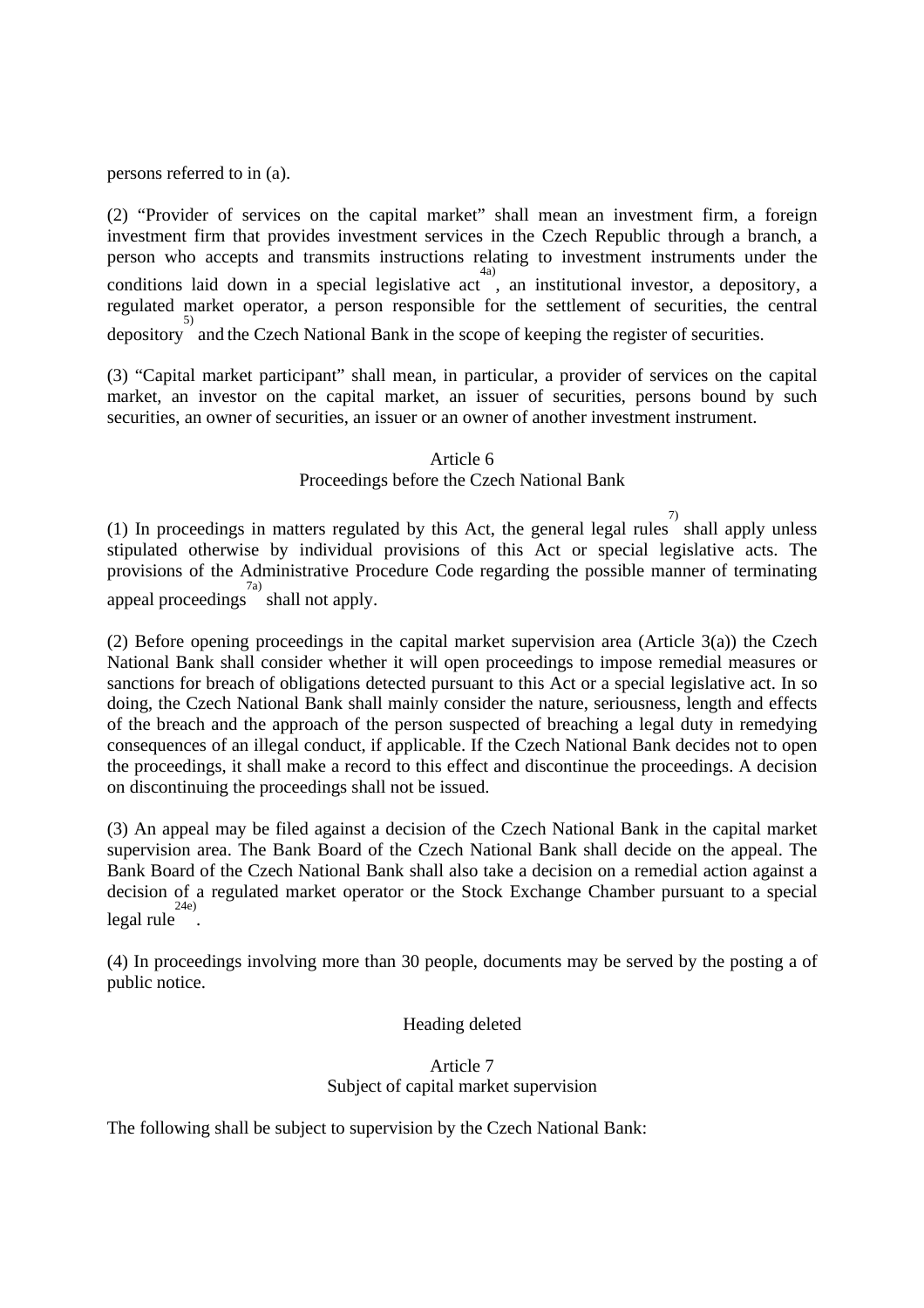a) the discharge of duties by natural persons or legal entities as laid down in this Act,

b) the discharge of duties laid down in special legislative acts 1), 8), 9) ,

c) the discharge of duties and conditions laid down in the enforceable decisions of the Czech National Bank and

d) the discharge of duties laid down by directly applicable regulations of the European Communities.9a)

# Article 7a

(1) The discharge of duties laid down in the Commercial Code, Act on Take-over Bids and the Act on Capital Market Undertakings shall be subject to capital market supervision by the Czech National Bank:

a) within a public proposal for purchase or barter of participating securities pursuant to Article 183a of the Commercial Code, if these participating securities have been admitted to trading in a regulated market, within the procedure pursuant to Article 186a or Article 183n of the Commercial Code,

b) in respect of the acquisition or reduction of a share in the voting rights of a company whose shares are listed,

c) in respect of the acquisition of own shares by a joint-stock company or a person controlled by such a company,

d), in respect of a take-over bid

(2) In the exercise of supervision pursuant to paragraph 1, the Czech National Bank shall proceed pursuant to this Act and shall be entitled to impose measures and sanctions set out in this Act, the Act on Capital Market Undertakings and the Commercial Code.

(3) Even without a petition the Czech National Bank shall be entitled to suspend the exercise of the voting rights of any person who did not duly and in time fulfil the obligation to report its share of voting rights or did not make an offer of a takeover even though the Act so orders, for a period of up to one year from the date the decision comes into effect if this is necessary to protect the interests of other shareholders, creditors or company employees. An appeal against this decision shall not have suspensory effect. The Czech National Bank shall send the enforceable decision to suspend the exercise of the voting rights also to the company in which the exercise of the voting rights of the relevant person has been suspended and to the central depository, and shall publish it in a manner allowing remote access.

(4) (repealed)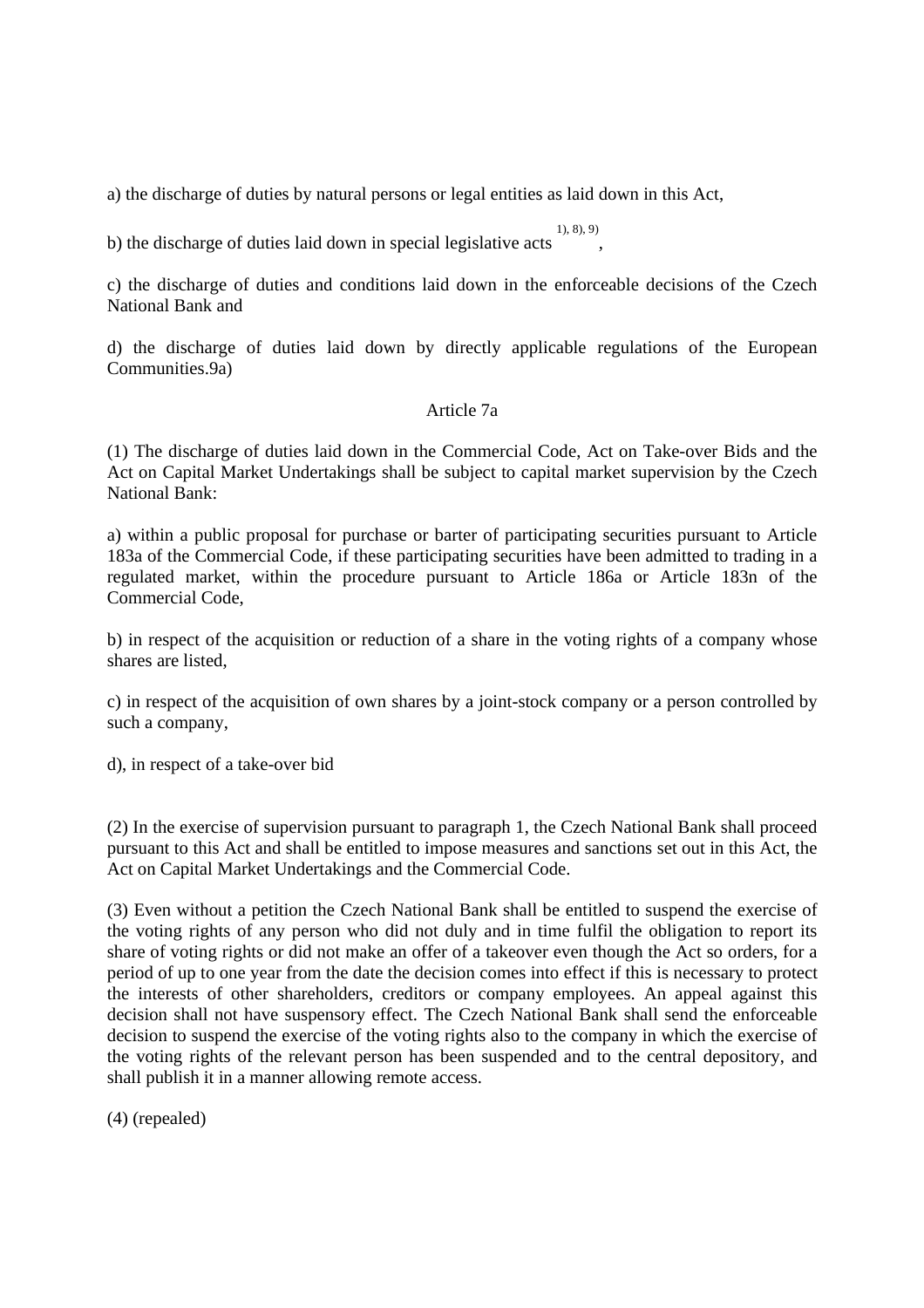# Article 8 Heading deleted

(1) The Czech National Bank shall be entitled for the purposes of performance of supervision over the capital market:

a) to request information from everyone, including auditors,

b) to request an explanation of the facts from any person; the provisions of a special legal rule regulating administrative proceedings on summoning, producing and examining a witness shall apply in a similar manner,

c) to request the submission of records, messages or related data transmitted via electronic communication networks from a person that is subject to its capital market supervision and that has rightfully acquired them,

d) to request, the provision of operational and localisation information from a person operating a public communication network or providing a publicly available electronic communication service<sup>9b)</sup>,

e) to conduct an on-site inspection pursuant to a special legislative act in a person that is subject to its capital market supervision; the Czech National Bank may invite an auditor, audit company or expert to the performance of the inspection.

(2) The Czech National Bank may apply an entitlement referred to in paragraph 1 if this is necessary to find out the information required by a foreign financial market supervisory authority, on condition that this is necessary for the fulfilment of its tasks in the financial market supervision area, that this information can be provided to such authority in compliance with Article 26 and that it can exert analogous powers within the territory of its state in the case of an analogous request submitted by the Czech National Bank.

(3) In connection with the performance of an on-site inspection, a person subject to capital market supervision by the Czech National Bank shall be obliged to provide the Czech National Bank or a person authorised by it with necessary co-operation, in particular to provide, on request, access to its premises without delay. The person from which the Czech National Bank is entitled to request information, documents, explanation of facts, records, reports or related data pursuant to paragraphs (1) or (2) shall be obliged to provide this information or documents or records and data at the earliest opportunity unless the Czech National Bank stipulates a longer deadline.

(4) If there is danger of delay, the Czech National Bank or a person authorised by it may commence an on-site inspection in respect of persons subject to supervision pursuant to Article 7 also by means of concurrent notification of commencement of that inspection and performance of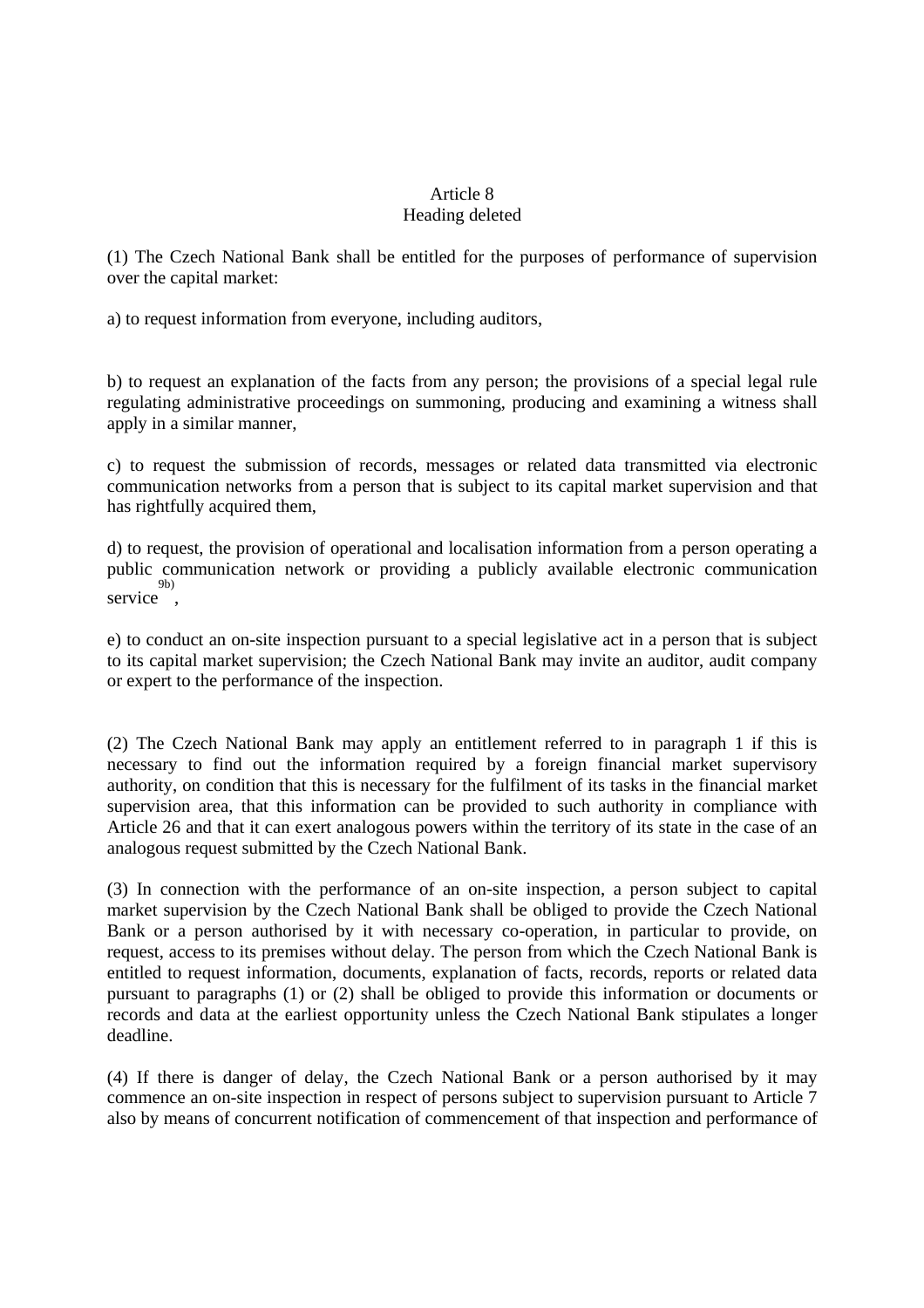the first action of the inspection. A similar procedure to that described in Article 10(2) and (3) may be applied when delivering the notification of commencement of the inspection.

(5) The Czech National Bank or a person authorised by it shall be entitled to inspect persons in respect of which there is reasonable suspicion that they are carrying on an activity without the appropriate licence or consent of the Czech National Bank where such activity requires the licence or consent of the Czech National Bank, in the scope necessary to ascertain the actual facts regarding such activity, and the inspected person shall be obliged to co-operate.

(6) The Czech National Bank shall be entitled to perform an inspection with respect to a person authorised by an investment firm to perform certain activities pursuant to the special regulation 2) within the scope in which this person was authorised to perform the activity and the inspected person shall be obliged to co-operate.

# Article 9

# Remedial Measures

(1) Where the Czech National Bank is performing capital market supervision pursuant to this Act, it shall be entitled to take the following remedial measures:

a) to require a person subject to this supervision to undertake the remedy within the time limit set down in the measure and report of the measures undertaken within the required time limit,

b) to stipulate the manner in which a person subject to this supervision is obliged to eliminate a shortcoming.

(2) The Czech National Bank may impose a public admonition instead of a fine. At the same time, the Czech National Bank shall, depending on the circumstances and at the expense of the person being publicly admonished, decide on the scope, form and manner of publication of the public admonishment.

#### Article 9a

### **Procedural fine**

 (1) The Czech National Bank may impose a procedural fine of up to CZK 5,000,000 on a legal entity or natural person that is subject to supervision by the Czech National Bank and that breaches the duty to provide co-operation pursuant to Article 8 (3), (5) or (6).

 (2) The procedural fine pursuant to paragraph 1 above may be imposed repeatedly. The aggregate of the fines imposed for the same breach of a duty may not exceed CZK 20,000,000.

 (3) A procedural fine may be imposed within 1 year of the date when the illegal conduct occurred.

 (4) Procedural fines shall be collected and enforced by a customs office. Revenue from fines shall constitute revenue of the state budget.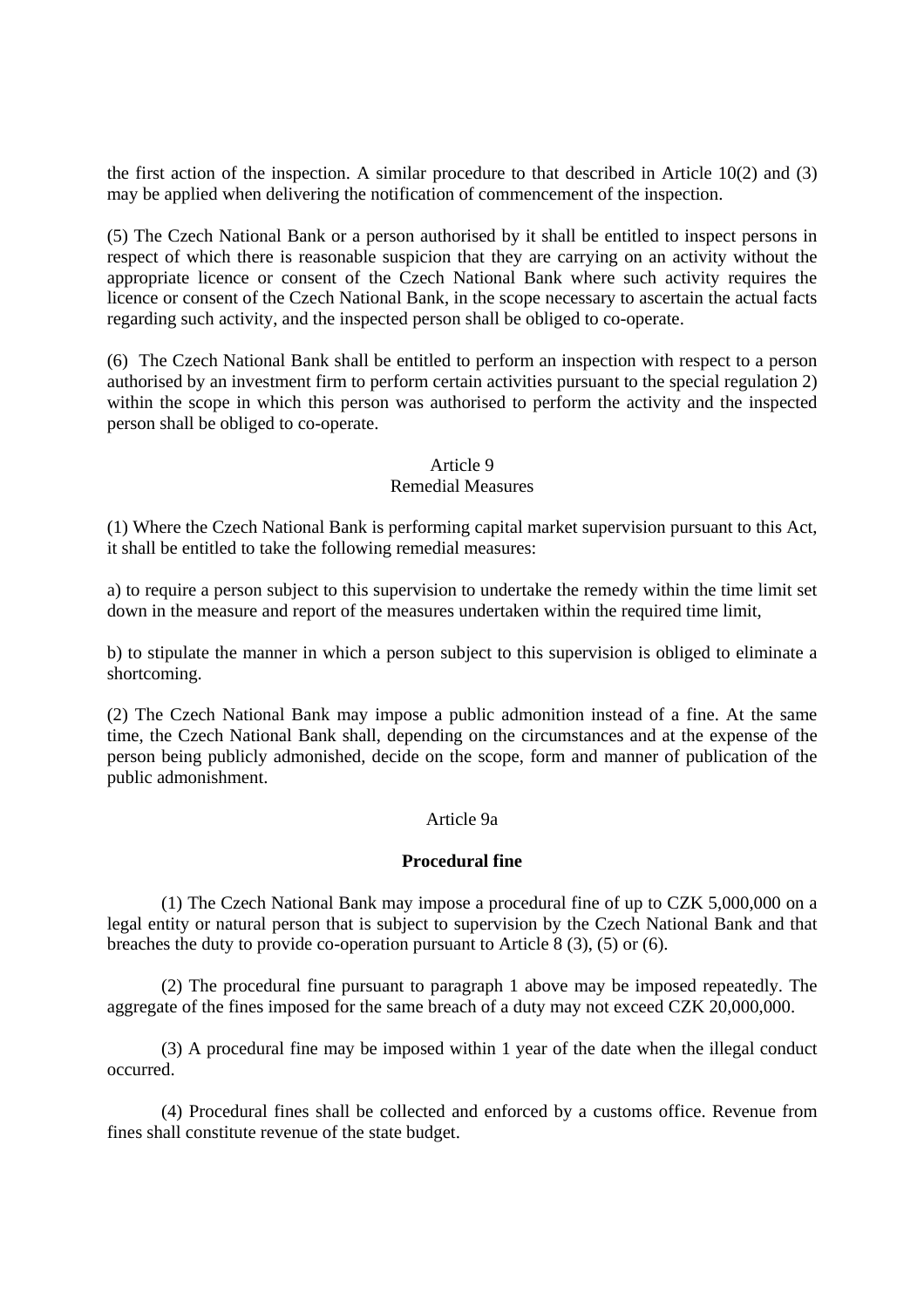#### Article 9b

#### **Administrative offences of legal entities and natural persons who are entrepreneurs**

 (1) A legal entity or a natural person who is an entrepreneur shall be deemed to have committed an administrative offence if:

a) it fails to provide the information, documents, explanation of facts, records, reports or related data pursuant to Article 8 (3), or

b) it breaches the duty pursuant to Article 7a (1) (a) or (c).

 (2) A fine of up to CZK 5,000,000 shall be imposed for an offence paragraph 1 (a) above and a fine of up to CZK 50,000,000 shall be imposed for an offence pursuant to paragraph 1 (b) above.

#### Article 9c

#### **Misdemeanours**

(1) A natural person shall be deemed to have committed a misdemeanour if

a) he fails to provide the information, documents, explanation of facts, records, reports or related data pursuant to Article 8 (3), or

b) he breaches the duty pursuant to Article 7a (1) (a) or (c).

 (2) A fine of up to CZK 5,000,000 may be imposed for a misdemeanour pursuant to paragraph 1 (a) above and a fine of up to CZK 50,000,000 may be imposed for a misdemeanour pursuant to paragraph 1 (b) or (c) above.

#### Article 9d

#### **Common Provisions on Administrative Offences**

 (1) A legal person shall not be liable for an administrative offence if it proves that it made every effort that could possibly have been required to prevent the breach of its legal duty.

 (2) The gravity of the administrative offence, particularly the manner in which it was committed and its consequences and circumstances, and the approach of the legal entity to remedying the consequences of the illegal conduct, shall be taken into account in determining the amount of the fine to be imposed on a legal entity.

 (3) A legal entity shall cease to be liable for an administrative offence and a misdemeanour committed by a natural person cannot be heard if the administrative body fails to open proceedings on the offence or misdemeanour within 1 year of the day the offence came to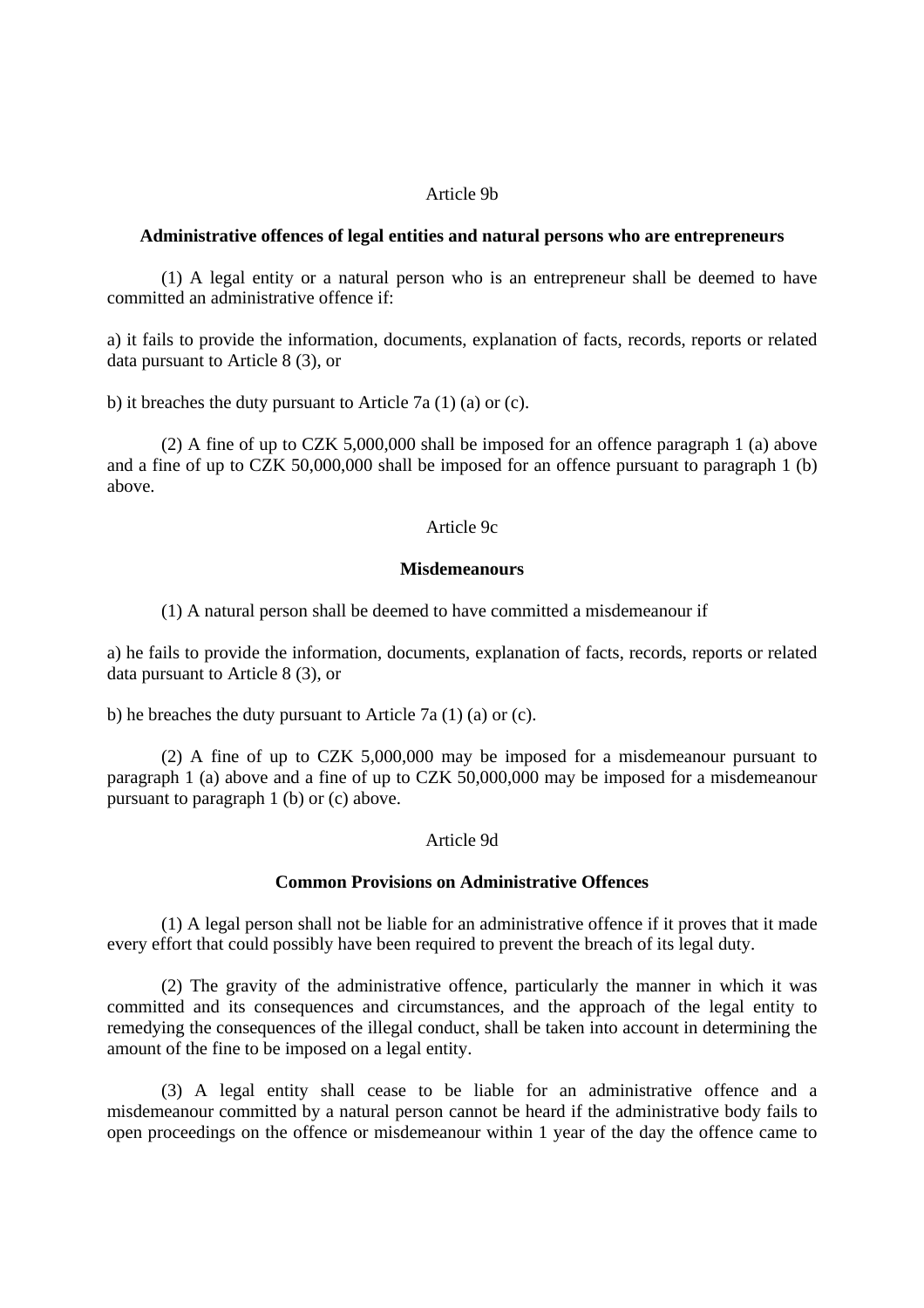its knowledge, but no later than 5 years from the day the offence was committed.

(4) Administrative offences under this Act shall be heard by the Czech National Bank.

 (5) The provisions of the Act regarding liability of, and sanctions against, legal entities shall apply to liability for conduct arising from or directly related to the business activity of a natural person.10)

 (6) The fines shall be collected and enforced by the competent customs office. Revenue from fines imposed on investment firms shall constitute a revenue of the Guarantee Fund of Investment Firms, and revenue from other fines imposed under this Act shall constitute a revenue of the state budget.

#### Article 10 Proceedings in matters of remedial measures

(1) Administrative proceedings in which remedial measures are imposed pursuant to this Act may be opened within one year of the day the facts which were decisive for their imposition came to the knowledge of the Czech National Bank, but no later than ten years from the day on which the obligation for which they were imposed was last breached.

(2) If there is a danger of delay or irrevocable encroachment upon the rights of other persons, the proceedings in which the Czech National Bank imposes remedial measures and sanctions pursuant to this Act or special legislative acts may be opened by serving of a Czech National Bank decision on a preliminary measure.

(3) If at least one of the conditions referred to in paragraph 2 applies and if it was not possible to deliver the decision and the circumstances continue to indicate that the person concerned will avoid delivery of the decision, and the delay in the establishment of the legal effect of the delivery may considerably hinder or make impossible the implementation of remedial measures or sanctions, the Czech National Bank shall be entitled to open proceedings also by the delivery of a public announcement. In such case the decision of the Czech National Bank shall be deemed delivered at the moment of the posting of the announcement on the Czech National Bank's official notice board.

(4) When imposing remedial measures pursuant to this Act, the Czech National Bank shall consider in particular the nature, seriousness, manner, length and effects of the breach. When choosing a remedial measure pursuant to this Act, the Czech National Bank shall take into consideration the nature of the business and other gainful activities of the person upon which the remedial measures or sanctions are being imposed.

(5) A person authorised to keep a register of investment instruments shall be bound by the decision of the Czech National Bank regarding the register kept by it immediately on the delivery of the decision, unless stated otherwise in the decision. A regulated market operator shall be bound by the decision of the Czech National Bank on the suspension of trading in securities and by the decision of the Czech National Bank on a preliminary measure regarding securities immediately on the delivery of the decision, unless stated otherwise in the decision.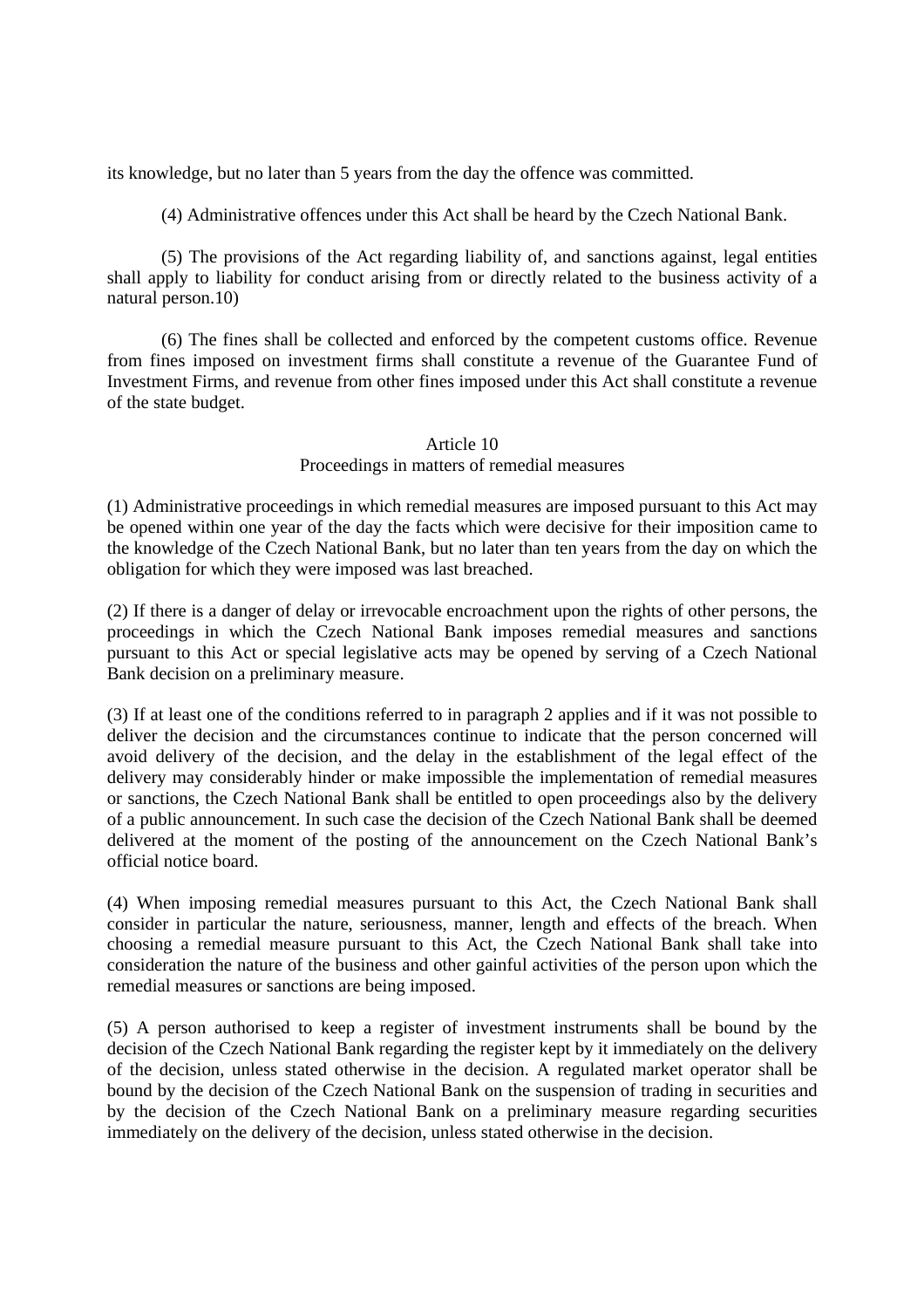# Article 11 Preliminary measures

(1) Apart from cases in which it is possible to impose preliminary measures pursuant to the general regulations on administrative proceedings, the Czech National Bank shall also, in the exercise of capital market supervision, be entitled to impose preliminary measures if this is necessary to ensure protection of the rights and legally protected interests of persons that are not parties to the administrative proceedings, or if the execution of the final decision were to be frustrated or seriously threatened. The Czech National Bank shall be entitled to impose a preliminary measure pursuant to paragraph 2 also if this is requested by a supervisory authority of some other Member State of the European Union or the European Economic Area.

(2) By imposing a preliminary measure the Czech National Bank may require:

a) those who keep securities accounts for persons against whom remedial measures or sanctions are being taken, not to undertake any registration of a transfer of securities from that account to any other account belonging to that person or any other person or the registration of a contractual lien,

b) those who keep securities accounts not to undertake any act leading to the transfer of securities from that account to any other account belonging to that person or any other person or the registration of a contractual lien where this is an account to which securities have been transferred by the person against whom the remedial measures or sanctions are being taken or by other parties to the proceedings from their accounts,

c) those who have in their custody or administration the securities of persons against whom remedial measures or sanctions are being taken or other parties to the proceedings, not to undertake any act leading to the transfer of these securities to any other person,

d) a bank, foreign bank branch or credit union that keeps a deposit or other account for a person against whom remedial measures or sanctions are being taken or for any other party to the proceedings, not to pay out any money from that account and not to credit anything to it or otherwise deal with it in any other way,

e) a bank, foreign bank branch or credit union that keeps a current, deposit or other account, not to pay any money from that account and not to credit anything to it or otherwise deal with it in any other way where this is an account to which a person against whom remedial measures or sanctions are being taken or another party to the proceedings has transferred money from their accounts.

(3) A decision on a preliminary measure shall be delivered to the parties to those proceedings and to persons upon whom the decision on the preliminary measure imposes an obligation pursuant to paragraph 2(a) to (e); an appeal filed against this decision shall not have suspensory effect. The person upon whom the decision imposes obligations referred to in paragraph 2(a) to (e) shall not be a party to the proceedings on the preliminary measure pursuant to paragraph 2.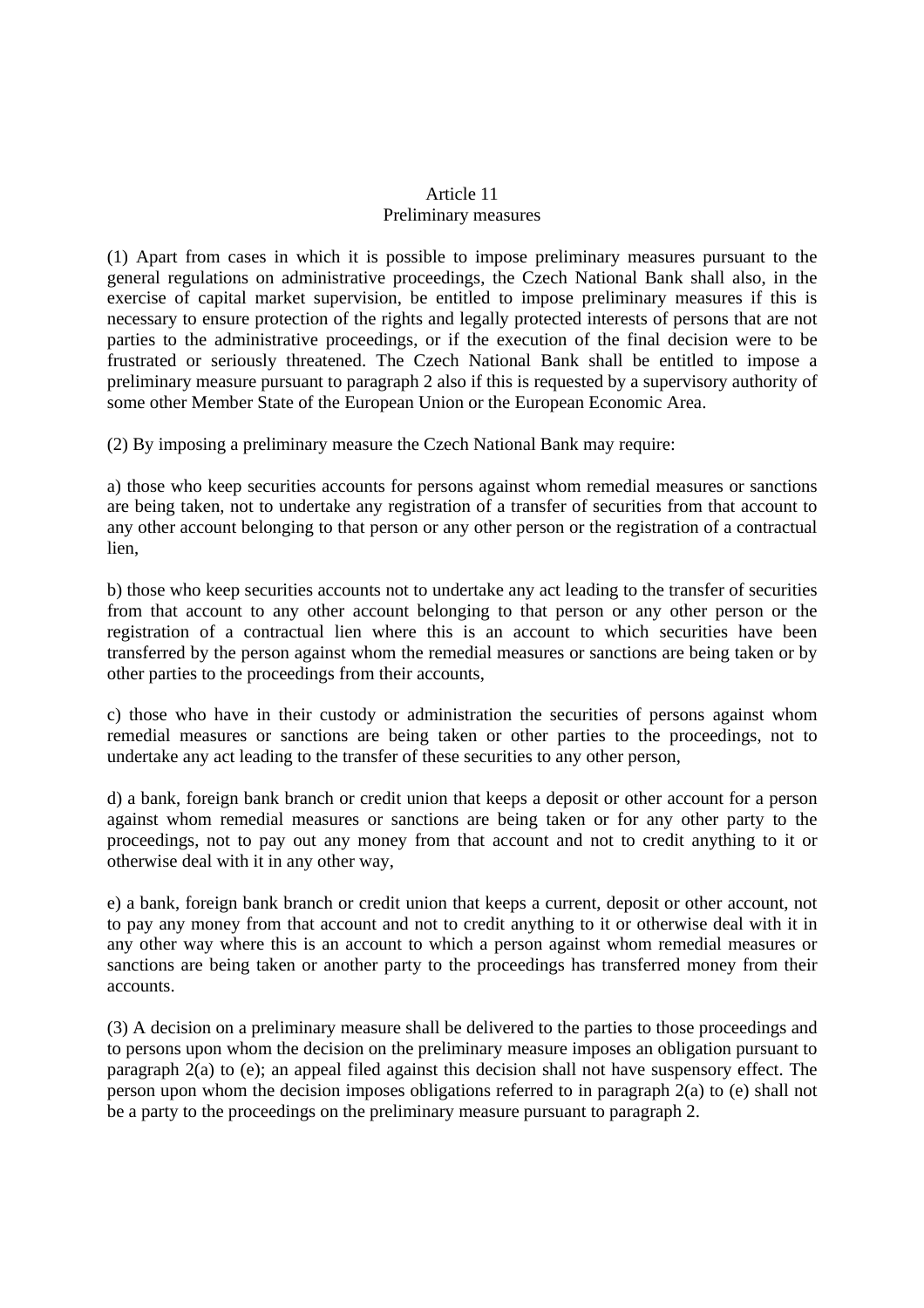(4) A preliminary measure shall lapse upon the expiry of five days from the date it was ordered. If the reasons for the order do not cease to exist, the Czech National Bank shall file a petition with the Court against the party so as to impose the obligations pursuant to paragraph 2 given in the decision on the preliminary measure. The petition must be filed with the court within five days of the date of order of the preliminary measure, in which case the preliminary measure shall expire on the date of enforcement of the ruling of the Court that made the decision on that petition.

(5) A decision on a preliminary measure must also contain advice on when and under what circumstances the preliminary measure expires. If the Czech National Bank files a petition with a court pursuant to the third sentence of paragraph 4, it shall notify the parties concerned that same day.

(6) The same obligation as may be imposed in a decision on a preliminary measure pursuant to this Act, may be imposed by the Czech National Bank in the exercise of capital market supervision as a remedial measure pursuant to this Act or special legal rules referred to in Article 3. An appeal filed against the decision referred to in the first sentence shall not have suspensory effect. In its decision the Czech National Bank may state the duration of the obligation imposed or a condition whose fulfilment will cause the decision to expire. This condition may be delivery of notification by the Czech National Bank of the cancellation of the remedial measures to the relevant person.

# Article 12 Repealed Heading deleted

# Keeping of lists and documentation and publication thereof

# Article 13

(1) The Czech National Bank shall keep lists of:

a) investment firms to which it has granted licences under the Act regulating capital market undertakings,

b) regulated market operators to which it has granted licences under the Act regulating capital market undertakings,

c) persons performing settlement of transactions in securities to which it has granted licences under the Act regulating capital market undertakings,

d) investment companies, unit trusts and investment funds operating pursuant to the Act regulating collective investment, 16)

e) receivers and liquidators, 5)

f) depositaries of collective investment funds, 18)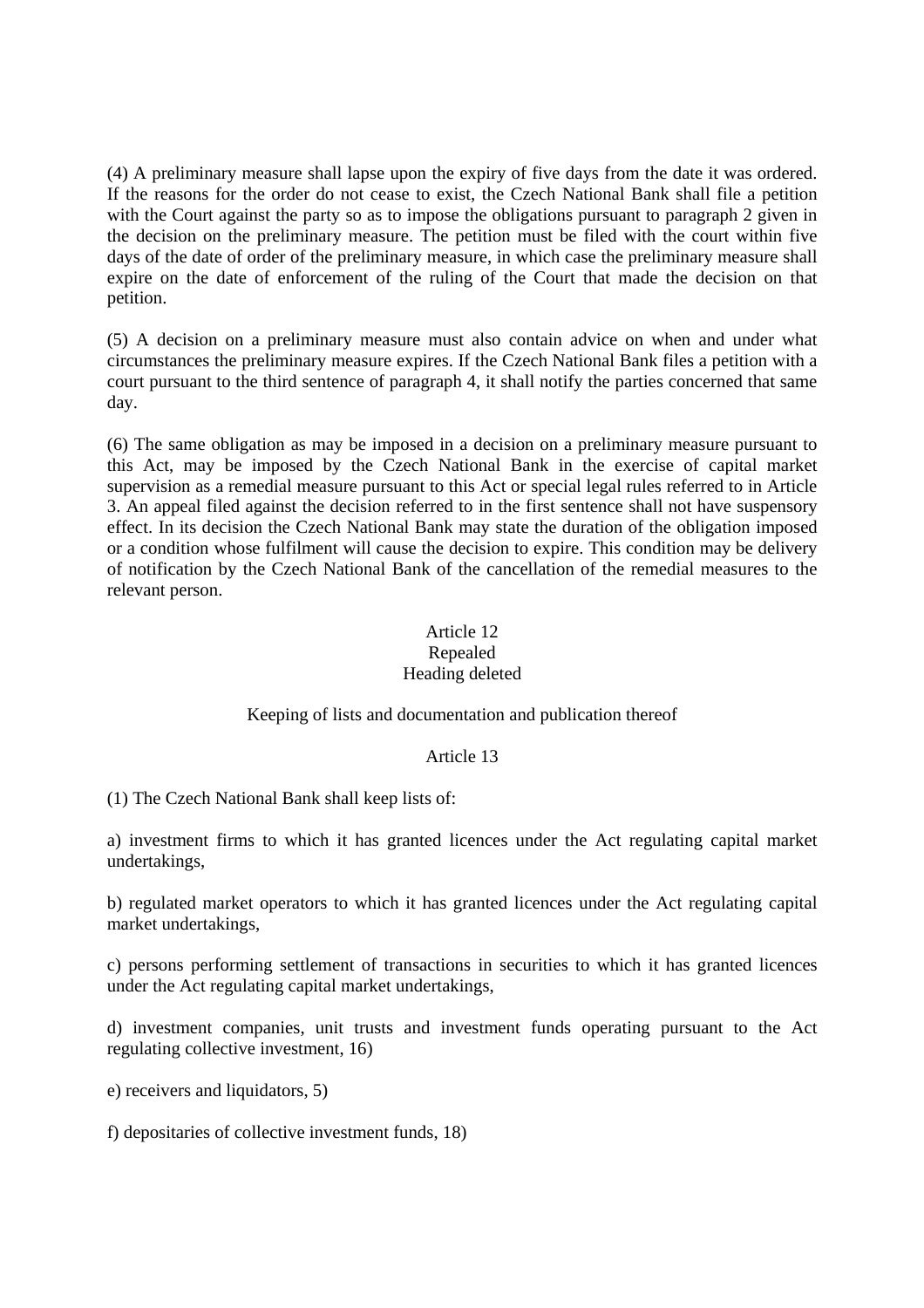g) pension funds and depositaries of pension funds, 19)

h) insurance companies, 20)

i) investment intermediaries,

j) investment companies having their registered office in a Member State of the European Union and providing services within the territory of the Czech Republic, giving data on any organisational units located within the territory of the Czech Republic,

k) foreign standard funds offering their securities to the public within the territory of the Czech Republic, giving data on the bank with which they have concluded a contract pursuant to a special legal rule regulating collective investment, 10c)

l) foreign special funds which may offer their securities to the public within the territory of the Czech Republic, giving data on the bank with which they have concluded a contract analogous to that referred to in (k),

m) settlement systems and participants therein,

n) participants in settlement systems kept in the list of the Commission of the European Communities which have their registered office or place of business in the Czech Republic,

- o) participants in the central depositary,
- p) rating agencies,

s) persons authorized to maintain separate registers of investment instruments,

r) regulated markets with a seat in a country other than a Member State of the European Union,

s) categories of institutions given in the statutes of standard funds under the Act regulating collective investment, 20a)

t) security prospectuses approved by the Czech National Bank, including an electronic link to a security prospectus published in a manner allowing remote access on the website of the issuer or regulated market operator for at least 12 months after approval,

u) companies and natural persons that, at their request, are registered as qualified investors under the Act regulating capital market undertakings,

v) financial holding companies; these lists are sent by the Czech National Bank via the Ministry to the Commission of the European Communities and the competent authorities of Member States of the European Union or the European Economic Area,

w) investment firms having their registered office in a Member State of the European Union and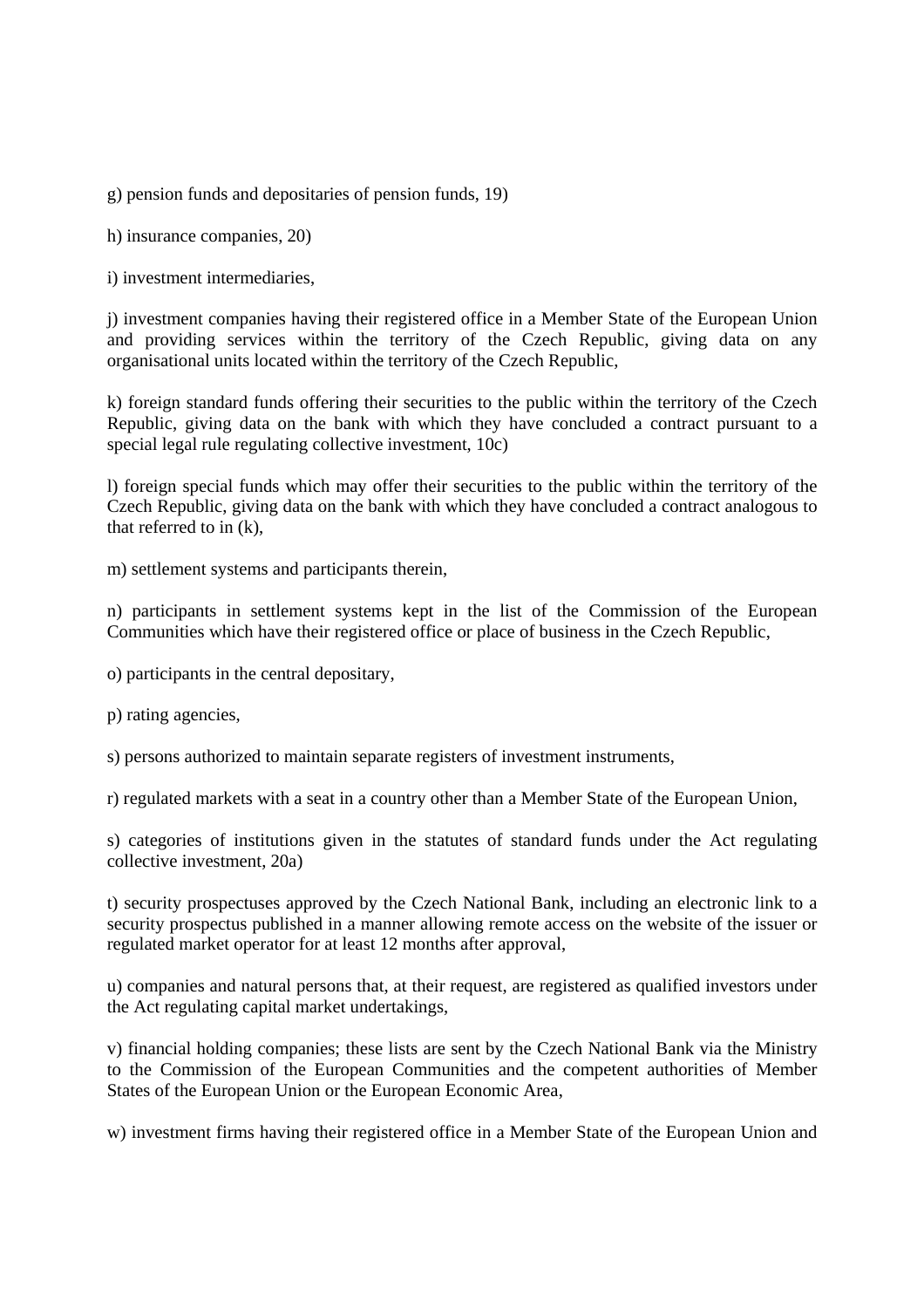providing services within the territory of the Czech Republic, giving data on any organisational units located within the territory of the Czech Republic,

x) tied agents of investment firms and foreign entities having their registered office in a country other than a Member State of the European Union that provide investment services in the Czech Republic through an organisational unit,

y) tied agents of investment companies,

z) tied agents of investment intermediaries,

za) investment firms that carry out systematic internalisation, 20b)

zb) listed shares classified into groups according to the average volume of transactions with specification of the standard volume of transactions for each group, 20c)

zc) liquid listed shares.20c)

(2) The Czech National Bank shall publish:

a) the list of regulated markets having their seat in a Member State of the European Union published in the Official Journal of the European Union,

b) the list of settlement systems registered in the list of the Commission of the European **Communities** 

(3) The Czech National Bank shall publish the lists referred to in paragraphs 1 and 2 in a manner allowing remote access.

#### Article 13a

(1) At the Czech National Bank's request, the Ministry of the Interior shall provide the Czech National Bank for the exercise of the competence pursuant to this Act with data on residents from the information system of the population register ; a resident shall mean a natural person 20d) pursuant to a special legal rule. 20e)

(2) The data referred to in paragraph 1 shall be data on:

- a) nationals of the Czech Republic 20f)
- 1. first name/names, surname, maiden surname,
- 2. date of birth
- 3. birth certificate number,
- 4. permanent residence address,

b) foreigners who are residents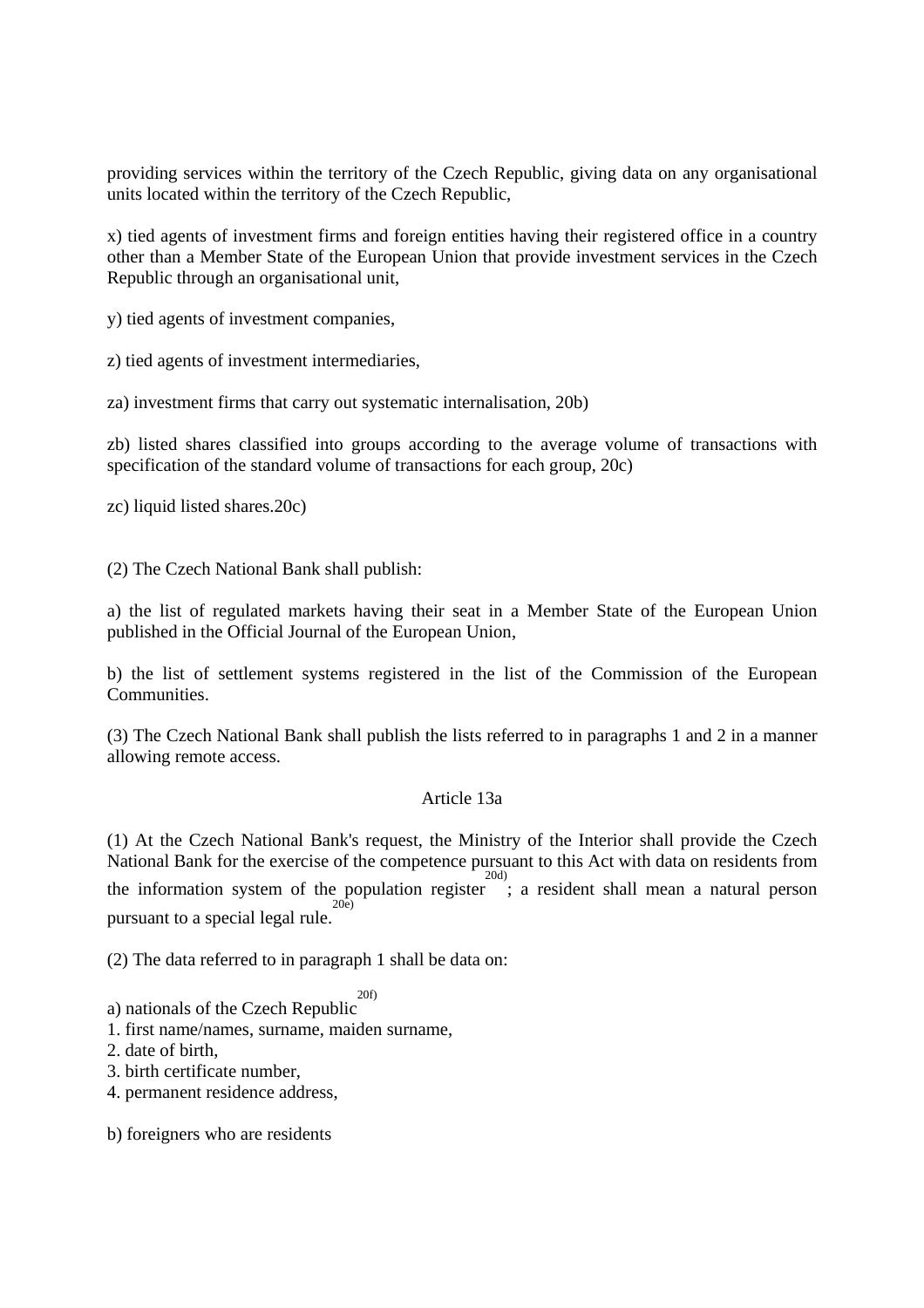1. first name/names, surname, maiden surname,

2. date of birth,

3. nationality/nationalities,

4. type and address of residence,

5. commencement of residence or, where appropriate, date of termination of residence.

(3) Of the data provided, only such data that are necessary for the fulfilment of the specific task may be used in the particular case.

### Heading deleted

# Article 14

(1) The Czech National Bank shall publish in a manner allowing remote access or in the form of Official Information of the Czech National Bank in the Bulletin of the Czech National Bank (hereinafter referred to as the "Bulletin"):

a) final or enforceable decisions made by the Czech National Bank pursuant to this Act or special legal rules in the capital market area (Article 3) which are fundamental in nature, with the exception of those containing information to which a special law applies,21); these decisions may be published in an anonymous form if their full publication could jeopardize the capital market or cause inappropriate harm to the affected parties and these decisions shall always be published with the data of third parties rendered anonymous,

b) statements of final or enforceable decisions made by the Czech National Bank in matters pursuant to this Act or special legal rules in the capital market area (Article 3),

c) opinions of the Czech National Bank regarding the capital market,

d) other information or announcements of the Czech National Bank which are relevant to the capital market.

(2) The Czech National Bank may publish in a manner allowing remote access pursuant to paragraph 1 final or enforceable decisions under this Act or special legal rules in the area of the capital market (Article 3), also other than those pursuant to paragraph 1 (a). These decisions may be published in an anonymous form if their full publication could jeopardize the capital market or cause inappropriate harm to the affected parties and these decisions shall always be published with the data of third parties rendered anonymous.

(3) The Czech National Bank shall announce in the Bulletin the place where the following will be publicly available for inspection:

a) approved prospectuses of listed securities, including statutes of investment funds and unit trusts, statutes of pension funds and insurance companies and bond issue conditions,

b) information on the financial results of issuers of listed securities pursuant to a special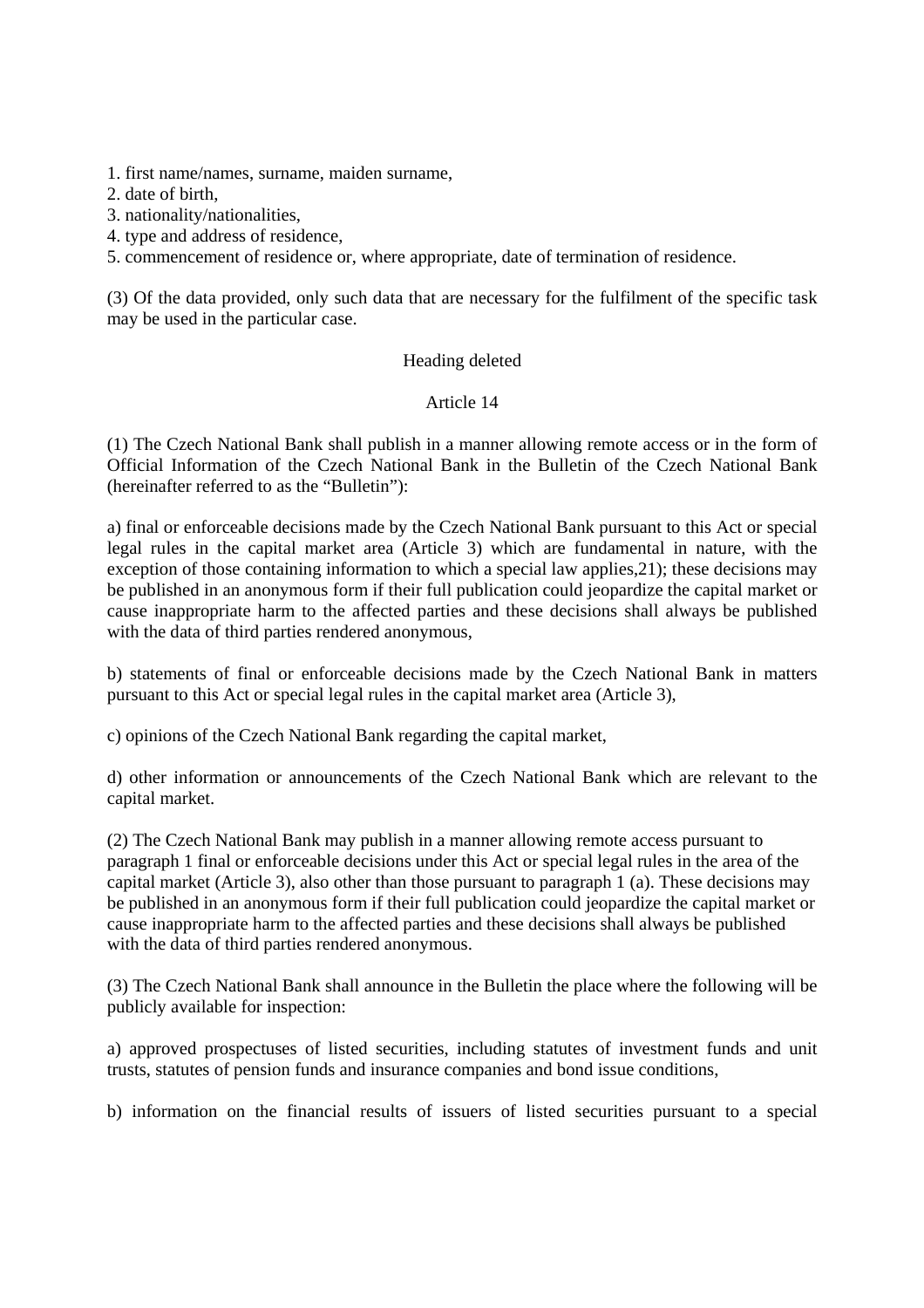legislative act 13), 16), 17), 22) .

Heading deleted

# Article 15 Repealed

Heading deleted

Article 16 Repealed

Article 17 Repealed

Article 18 Repealed

Article 19 Co-operation with the Chamber of Auditors of the Czech Republic

The Czech National Bank shall co-operate with the Chamber of Auditors of the Czech Republic especially in the establishment of internationally recognised audit procedures in relation to providers of services on the capital market and issuers and in regulating the activities of auditors in the application of these procedures.

# Article 20 Repealed

Heading deleted

Article 21 Repealed

Article 22 Repealed

Article 23 Repealed

Article 24 Repealed

Article 25 Repealed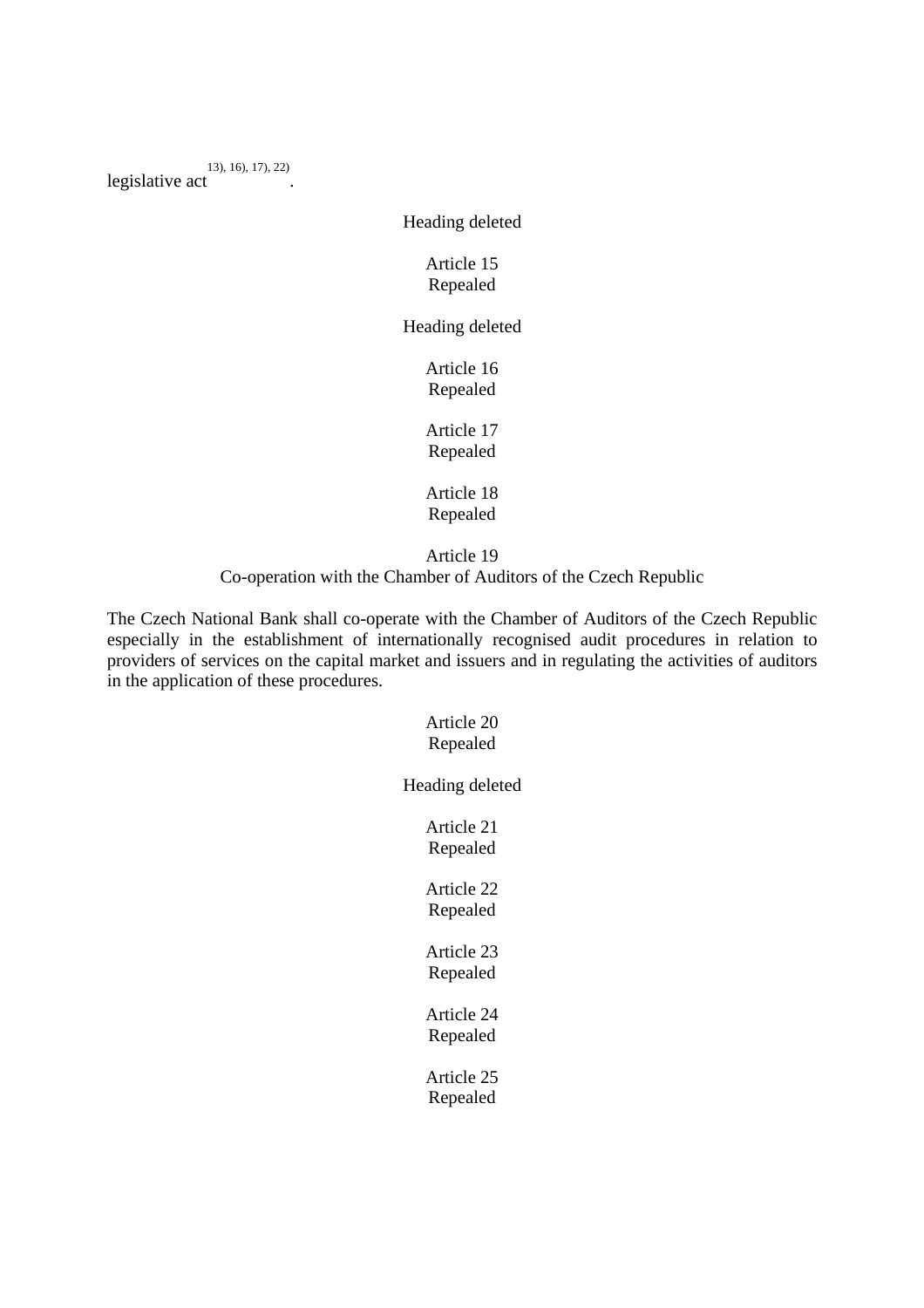# Article 26 Confidentiality duty and international co-operation

(1) Employees of the Czech National Bank performing capital market supervision and persons whose services the Czech National Bank uses in performing capital market supervision and their employees and members of advisory bodies of the Czech National Bank for the capital market area shall keep confidential any information acquired in connection with the performance of their activities, office or employment in the area of capital market supervision. A person who has a duty of confidentiality may use information referred to in the first sentence only in the manner and scope necessary for the fulfilment of tasks or the performance of office in the area of capital market supervision or in judicial proceedings concerning decisions or the exercise of capital market supervision or in like international proceedings. This information may also be used for purposes other than those under the second sentence if agreed by the person that provided the information. Providing information to a third party in summarised form so that it is not possible to identify the specific entity to which the information relates shall not be a breach of the duty of confidentiality. The duty of confidentiality shall persist even after termination of the activity, employment or office which gave rise to this duty.

(2) The provision of information to the following entities shall not be deemed a breach of the duty of confidentiality pursuant to paragraph 1:

a) employees of the Czech National Bank participating in the exercise of financial market supervision in the Czech Republic,

b) an authority in a Member State of the European Union or in another country of the European Economic Area which works in the exercise of supervision of the financial market,

c) a person having his registered address or permanent residence in the Czech Republic, a Member State of the European Union or another country of the European Economic Area, who is:

1. a liquidator, receiver, insolvency trustee or a person holding a similar office in an entity operating on the financial market and subject to supervision,

2. an auditor of the statutory financial statements of an entity operating on the financial market and subject to supervision,

3. the European Central Bank or another central bank responsible for monetary policy,

4. an operator of a securities trading settlement system who offers settlement services for a regulated market operator in the Czech Republic, if the provision of information is essential to the due discharge of office of this person in the case of default or danger of default on the part of a participant or participants in the regulated market to which this person provides services,

5. an operator of a compensation scheme for investors or of a deposit-guarantee scheme,

d) an authority in the Czech Republic or in a Member State of the European Union or another country of the European Economic Area which works in the exercise of supervision of persons referred to in letter (c) points 1 and 2; the Czech National Bank shall also provide information to authorities in the Czech Republic or in Member States of the European Union or other countries of the European Economic Area which work in the exercise of supervision of settlement and payment systems and compliance with company law,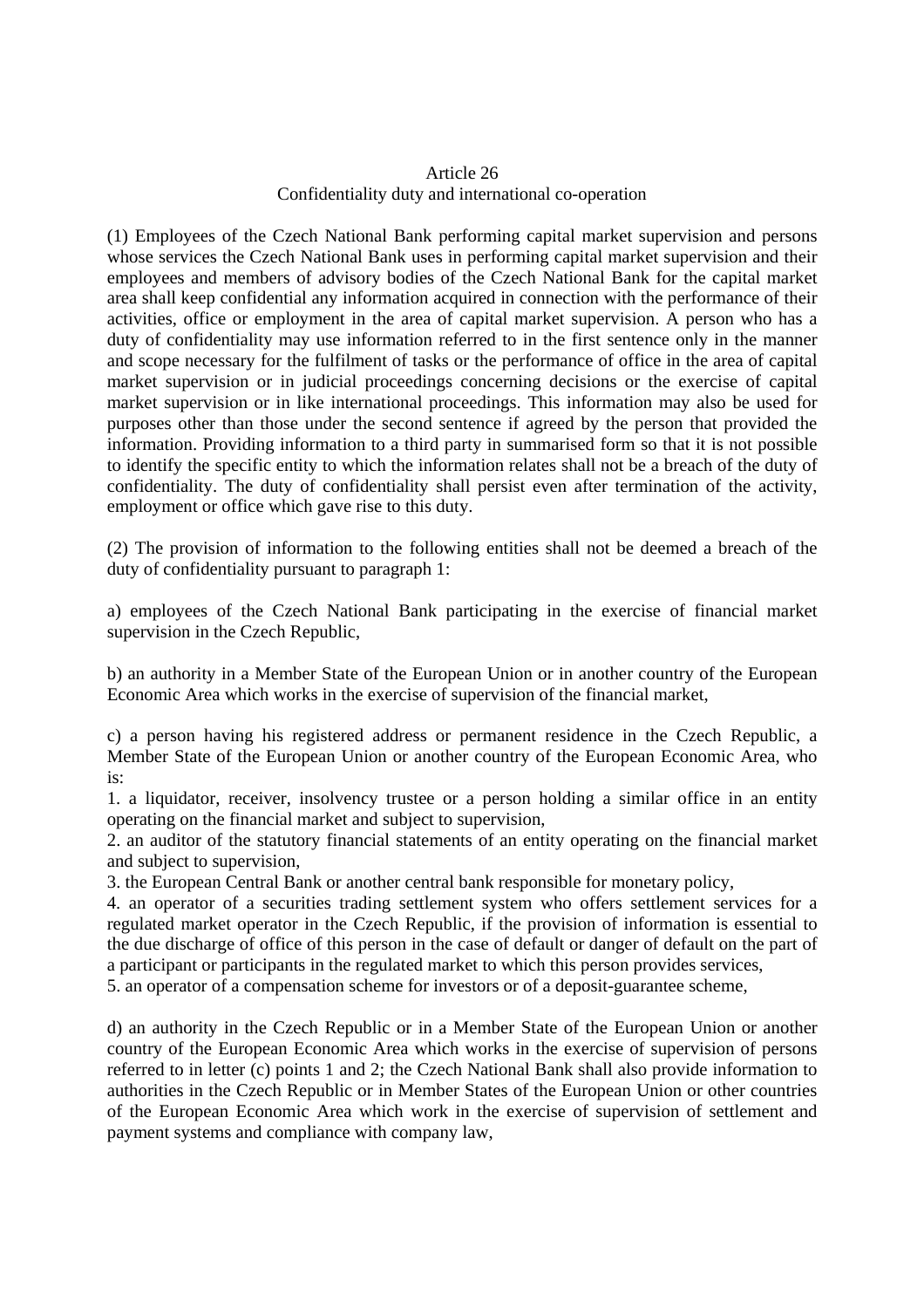e) legislative bodies of central administrative authorities dealing with legislation in the area of the financial market,

f) law enforcement authorities in the Czech Republic or in Member States of the European Union or other countries of the European Economic Area or authorities dealing with combating money laundering or imposing international sanctions for the purposes of maintaining international peace and security, protecting fundamental human rights and combating terrorism; information may also be provided to international organisations active in combating criminal activities or money laundering,

g) the courts in connection with insolvency proceedings or analogous foreign proceedings held in the case of bankruptcy of a person subject to supervision by the Czech National Bank; however, data concerning third persons may not be provided,

h) the Ombudsman in connection with investigations pursuant to a special legislative act.

(3) Information shall be provided to entities and authorities pursuant to paragraph 2 in the manner and scope necessary to perform their tasks or to discharge their office and if they have in place a confidentiality duty regime at least comparable in scope to that under this Act.

(4) Information obtained in connection with supervision of the capital market may also be provided to bodies of the European Union if this is necessary for the fulfilment of an international treaty that is binding on the Czech Republic and has been duly promulgated.

(5) Information provided to the Czech National Bank by a foreign authority working in the exercise of financial market supervision may not be used for any other purpose than that for which it was provided and may not be passed on to anyone else without the consent of the provider.

(6) Information obtained by the Czech National Bank in the performance of an inspection within the territory of a foreign country may not be passed on to anyone else without the consent of the authority supervising the financial market of that country.

(7) Information may be provided to an authority that provides for supervision over the financial market in a country other than a Member State of the European Union or the European Economic Area for the purposes of fulfilment of its tasks only on the basis of an agreement if it has in place a confidentiality duty regime at least comparable to that under this Act. This shall in no way prejudice the duties stipulated by the Personal Data Protection Act.26)

(8) If a confidentiality duty regime is in place with respect to them that is at least comparable with the regime under this Act, information may also be provided, on the basis of an agreement, for the purposes of fulfilment of their tasks, to

a) persons with permanent residence or registered office in a country other than a Member State of the European Union or the European Economic Area that perform, in an entity operating in the financial market and being subject to supervision, duties that are similar, in their contents and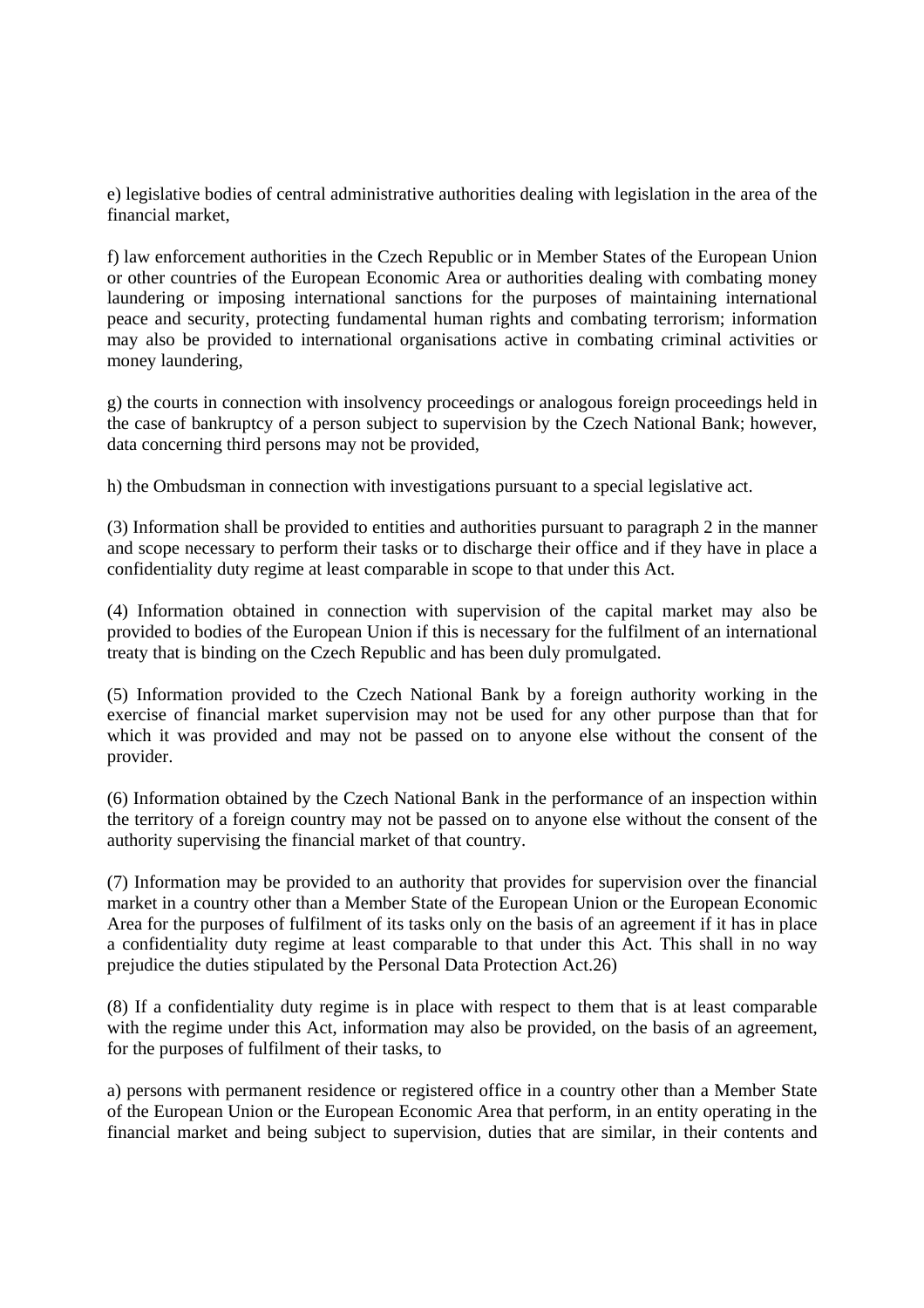character, to the duties of a liquidator, receiver, insolvency trustee, preliminary insolvency trustee or auditor,

b) an authority with its seat in a country other than a Member State of the European Union or the European Economic Area, performing supervision of persons pursuant to subparagraph a),

c) a person with its registered office or permanent residence in a country other than a Member State of the European Union or the European Economic Area, operating a guarantee system for the protection of investors,

d) a prosecuting body with its seat in a country other than a Member State of the European Union or the European Economic Area, and

e) a body with its seat in a country other than a Member State of the European Union or the European Economic Area, engaged in combating legalisation of proceeds of crime or implementing international sanctions with the aim of maintaining international peace and security, protection of human rights and fight against terrorism; this shall in no way prejudice the duties stipulated by the Personal Data Protection Act.26)

> Article 27 Repealed

### TITLE III Repealed

#### Article 28 Repealed

(1) Expenditure on the activities of the Commission shall be covered from the state budget of the Czech Republic.

(2) The Commission shall have a separate budgetary chapter in the state budget of the Czech Republic.

#### TITLE IV TRANSITIONAL PROVISIONS

# Article 29

(1) Any proceedings initiated by the Ministry pursuant to special legislative acts before 1 April 1998 will continue before the Commission pursuant to this Act.

(2) The Commission shall define a specimen certificate of state supervision of the capital market in a legal rule.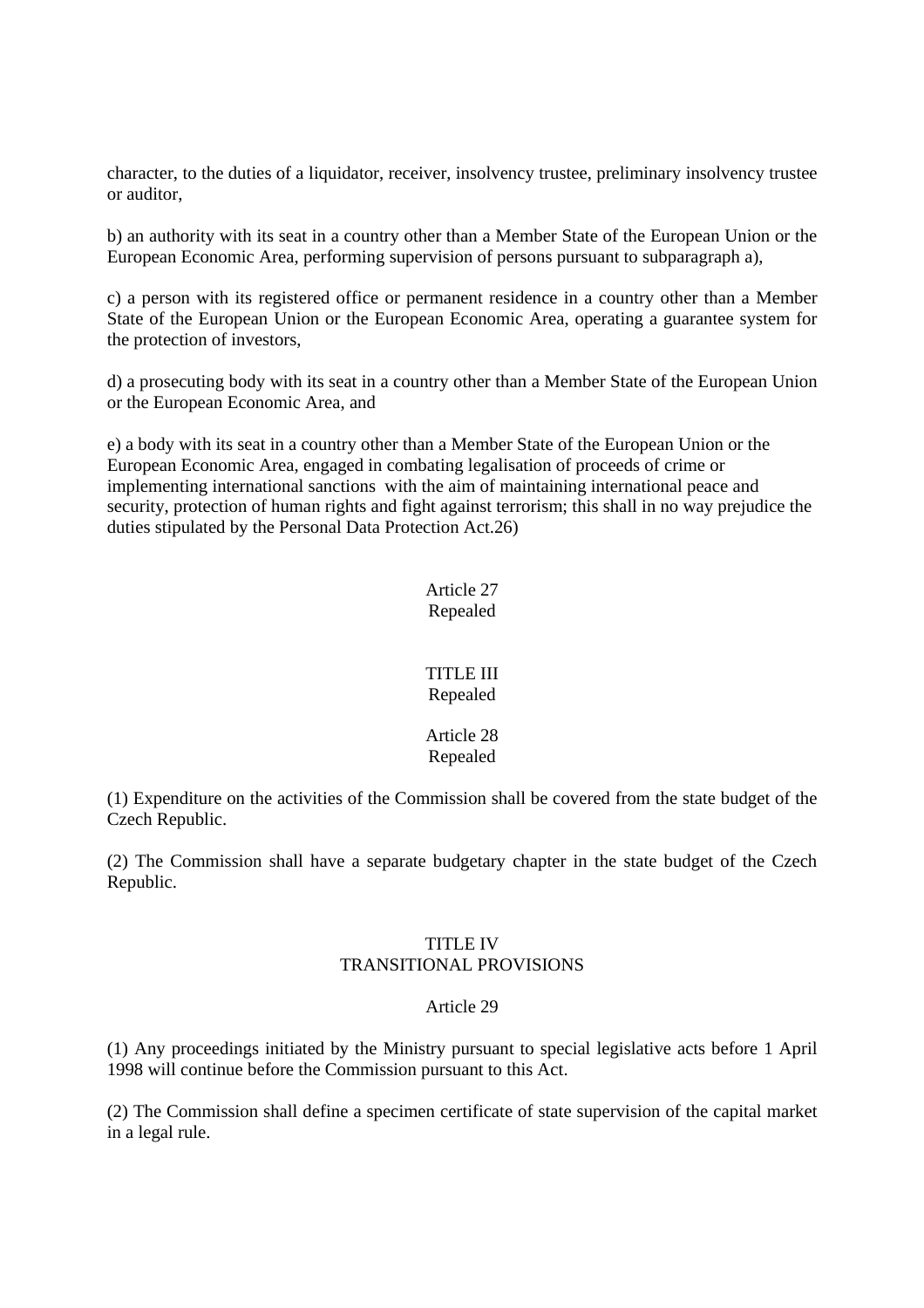#### PART TWO

# AMENDMENT OF CZECH NATIONAL COUNCIL ACT NO. 2/1969 COLL., ON THE ESTABLISHMENT OF MINISTRIES AND OTHER CENTRAL BODIES OF STATE ADMINISTRATION OF THE CZECH REPUBLIC, AS AMENDED

#### Article 30

CNC Act No. 2/1969 Coll., on the establishment of ministries and other central bodies of state administration of the Czech Republic, as amended by CNC Act No. 34/1970 Coll., CNC Act No. 147/1970 Coll., CNC Act No. 125/1973 Coll., CNC Act No. 25/1976 Coll., CNC Act No. 118/1983 Coll., CNC Act No. 60/1988 Coll., CNC Act No. 173/1989 Coll., legal measure of the Board of the CNC No. 9/1990 Coll., CNC Act No. 93/1990 Coll., CNC Act No. 126/1990 Coll., CNC Act No. 203/1990 Coll., CNC Act No. 288/1990 Coll., legal measure of the Board of the CNC No. 305/1990 Coll., CNC Act No. 575/1990 Coll., CNC Act No. 173/1991 Coll., CNC Act No. 283/1991 Coll., CNC Act No. 19/1992 Coll., CNC Act No. 23/ä/1992 Coll., CNC Act No. 103/1992 Coll., CNC Act No. 167/1992 Coll., CNC Act No. 239/1992 Coll., legal measure of the Board of the CNC No. 350/1992 Coll., CNC Act No. 358/1992 Coll., CNC Act No. 359/1992 Coll., CNC Act No. 474/1992 Coll., CNC Act No. 548/1992 Coll., CNC Act No. 21/1993 Coll., Act No. 166/1993 Coll., Act No. 285/1993 Coll., Act No. 47/1994 Coll., Act No. 89/1995 Coll., Act No. 289/1995 Coll., Act No. 135/1996 Coll., Act No. 272/1996 Coll. and Act No.152/1997 Coll., shall be amended as follows:

1. In Article 2(1) after point 8 the full stop shall be replaced by a comma and a point 9 shall be added, which shall read:

"9. Securities Commission.".

2. In Article 2(3) the following sentence shall be inserted after the first sentence: "The Chairman and members of the Presidium of the Securities Commission shall be appointed and dismissed by the President of the Republic at the proposal of the Government.".

3. In Article 4(1) the following words shall be inserted after the words "financial market": "with the exception of supervision of the capital market in the scope of competence of the Securities Commission".

#### PART THREE

### AMENDMENT OF CZECH NATIONAL COUNCIL ACT NO. 591/1992 COLL., ON SECURITIES, AS AMENDED

#### Article 31

CNC Act No. 591/1992 Coll., on securities, as amended by Act No. 89/1993 Coll., Act No.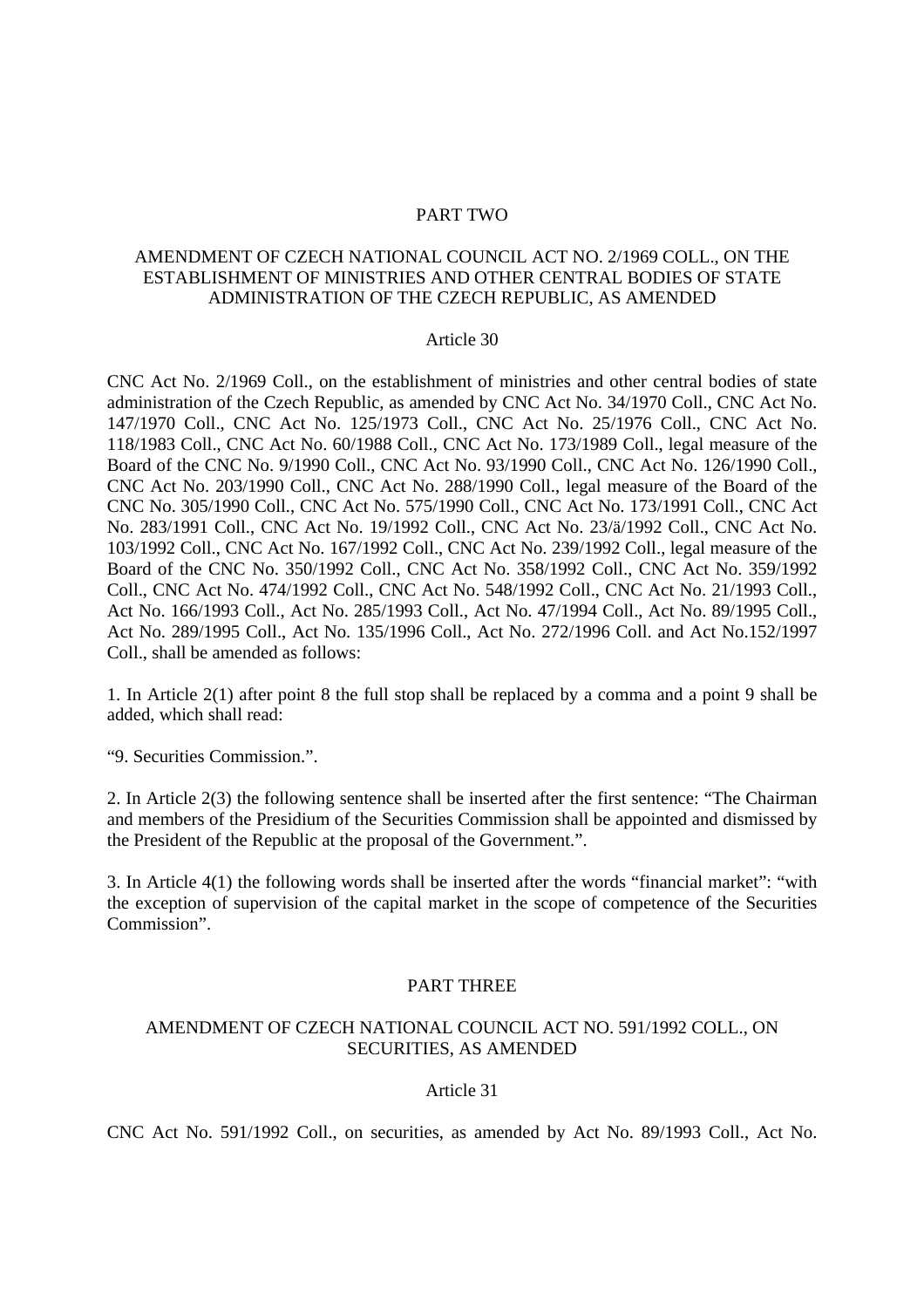331/1993 Coll., Act No. 259/1994 Coll., Act No. 61/1996 Coll., and Act No. 152/1996 Coll., shall be amended as follows:

1. In Article 11(4) the words "Ministry of Finance of the Czech Republic (hereinafter referred to as the "Ministry")" shall be replaced by the words "Securities Commission (hereinafter referred to as the "Commission")" and elsewhere in the text of the Act the word "Ministry" shall be replaced by the word "Commission", with the exception of Article 49(7), Article 55(1), Article 79(4), Article 83(1)(b), Article 97(1)(b) and Article 99.

2. In Article 1(4) after the letter "(d)" the conjunction "and" shall be replaced by a comma, and a comma and the letter "(f)" shall be inserted after the letter "(e)".

3. In Article 8(1)(a) the words "on own account" shall be inserted after the word "security".

4. After Article (8) a new Article 8a shall be inserted, which shall read:

# "Article 8a

### **Derivatives**

(1) For the purposes of this Act, derivatives shall mean money exchangeable and transferable rights and commitments derived from securities or related to goods which are the subject of trading on commodities markets, from Czech currency and foreign currencies, interest rates and exchange rate indices and from agreements on them.

(2) For the purposes of this Act, the following activities shall be deemed trading in derivatives:

a) purchase and sale of derivatives on one's own account for another,

b) arranging the purchase and sale of derivatives.".

5. In Article 14 after paragraph 3 a new paragraph 4 shall be inserted, which shall read:

"(4) When the right of option is transferable, the rights and obligations arising from the contract of sale of the securities to which the right of option relates shall be transferred together with the right of option. The consent of the creditor is not required for the transfer of obligations arising from the contract of sale of securities which are transferred together with the right of option. Derivatives trading on a public market shall be governed by stock exchange rules and market codes.".

The previous paragraph 4 shall be denoted paragraph 5.

6. In Article 28 after paragraph 1 a new paragraph 2 shall be inserted, which shall read:

"(2) The contract referred to in paragraph 1 must be made in writing.".

The previous paragraph 2 shall be denoted paragraph 3.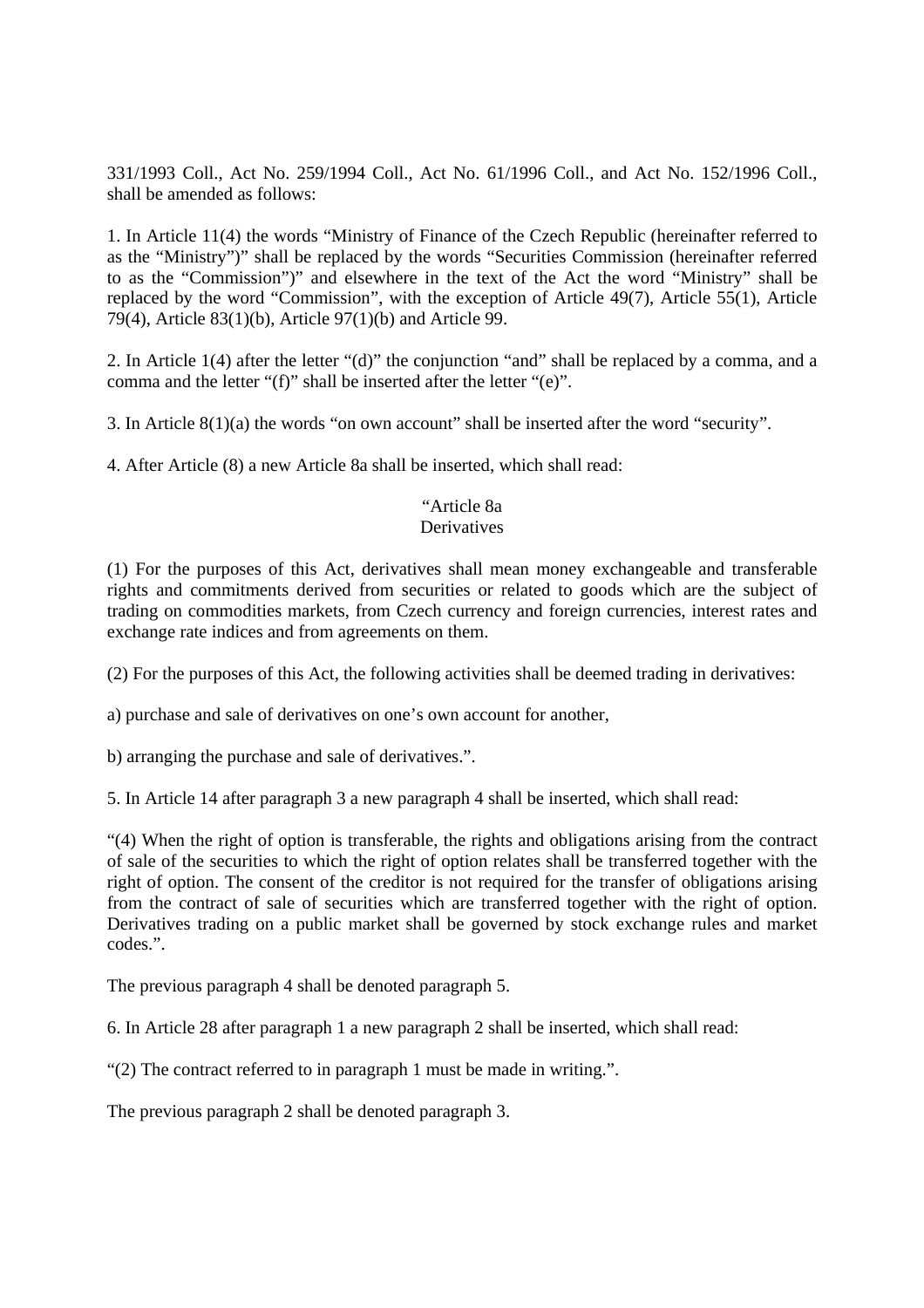7. In the first sentence of Article 31(2) the words "If the commission contract does not provide otherwise," shall be deleted; the words "is a commissioner" shall be replaced by "The commissioner is".

8. In Article 33 after paragraph 2 a new paragraph 3 shall be inserted, which shall read:

"(3) Contracts referred to in paragraphs 1 and 2 must be made in writing.".

The previous paragraph 3 shall be denoted paragraph 4.

9. After Article 45 a new Article 45a shall be inserted, which shall read:

# "Article 45a

(1) The minimum registered capital of an investment firm shall be CZK 10 million.

(2) If the investment firm is to carry on activities referred to in Article 46(2), its registered capital shall be greater than the amount given in paragraph 1.

(3) The registered capital referred to in paragraph 2 shall be determined by the capital adequacy which the investment firm is obliged to maintain.

(4) Capital adequacy, the manner of determination thereof and the amount of registered capital in relation to capital adequacy shall be defined in a legal rule issued by the Ministry of Finance (hereinafter referred to as the "Ministry") on the basis of a proposal made by the Commission. The Ministry shall issue this legal rule within three months of the date of effect of Act No. 15/1998 Coll., on the Securities Commission and on the amendment of other acts.".

10. Article 46(2) shall read:

"(2) Provided that the licence issued pursuant to Article 45 so allows, an investment firm may, apart from trading in securities, carry on the following activities:

a) arranging the issuance of securities for an issuer and providing related services,

b) carrying on activities on the basis of contracts pursuant to Article 33(2),

c) carrying on activities on the basis of contracts pursuant to Articles 34 and 35,

d) carrying on activities on the basis of contracts pursuant to Article 36,

e) carrying on activities on the basis of contracts pursuant to Article 37,

f) trading in derivatives,

g) arranging the repayment and return of securities and the payment of dividends thereon for the issuer,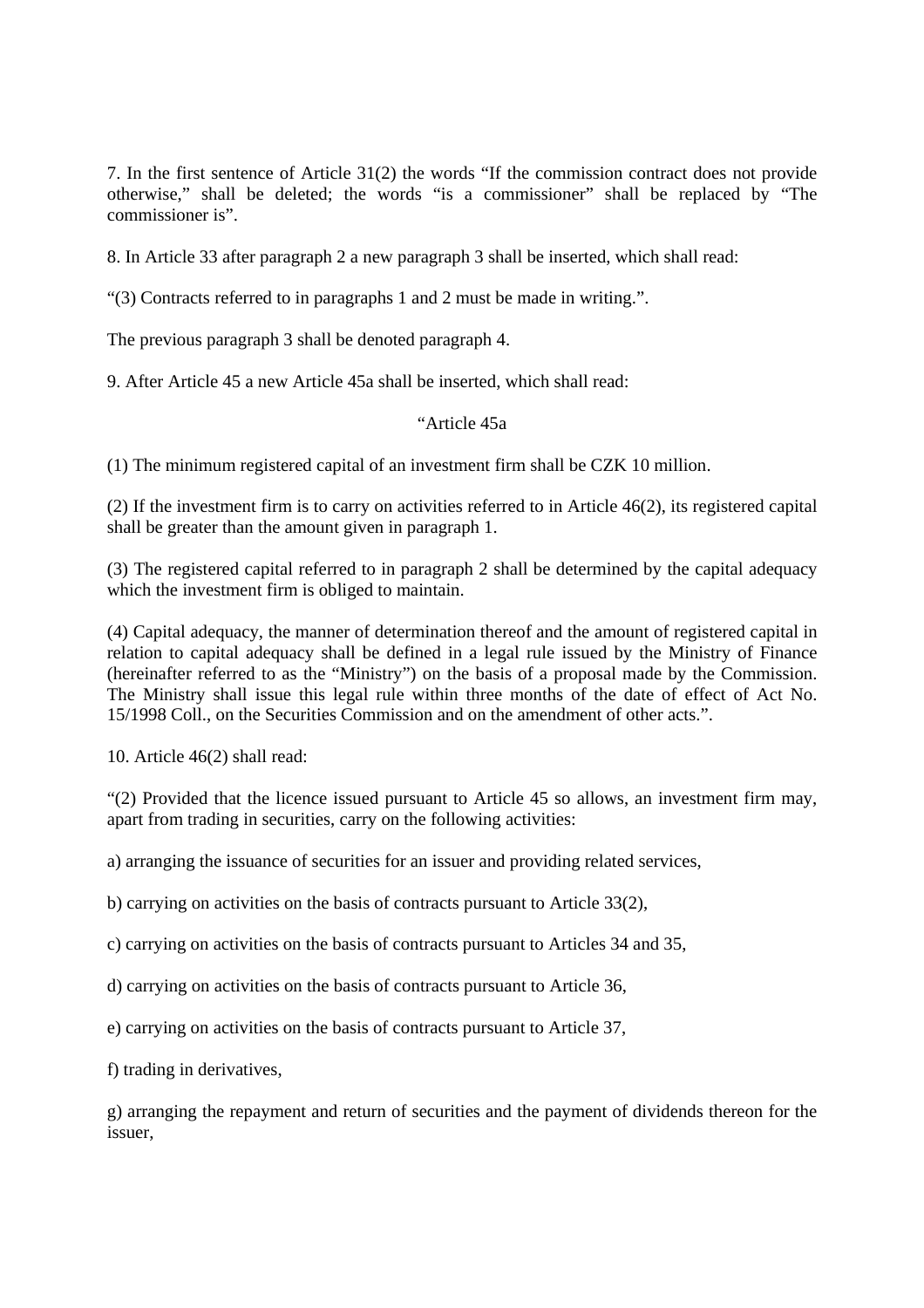h) providing consulting activities in matters of the issuance of securities and the repayment thereof, as well as in matters of investment in securities and other investment instruments, in matters of capitalisation, reorganisation, changes in organisation structure (mergers, divisions and amalgamations of companies), business takeovers and the public offers of contracts for the purchase of shares.".

11. Article 46(3) shall read:

"(3) Activities referred to in Article 45 and Article  $46(2)(a)$  to (f), provided they display the characteristics of doing business pursuant to a special legislative act, may only be carried on by an investment firm.".

12. In Article 46, paragraphs 5, 6 and 7 shall be added, which shall read:

"(5) When deciding on a licence to carry on activities referred to in Article  $46(2)$ , the Commission shall also investigate whether the concurrent performance of all or some of these activities by one person would lead to a conflict of interests, particularly from the point of view of investor protection. For the purposes of this paragraph, a conflict of interests shall mean a situation where the carrying on of one type of activity for an investor is in objective conflict with the carrying on of another type of activity for him because it does not allow the investment firm to devote full professional care to both types of activities and/or the information gained by the investment firm from one type of activity may be misused against the justified interests of the investor while carrying on the other type of activity.

(6) Should the Commission come to the conclusion that a conflict of interests exists pursuant to paragraph 5, it shall decide on a licence to carry on only those activities set out in paragraph 2(a) to (i), the concurrent performance of which guarantees that the aforementioned conflict of interests will not arise.

(7) The appointment or election of natural persons to the office of a statutory body or as members of a statutory body or supervisory board of an investment firm shall be subject to approval by the Commission. The procedure for approving the election or appointment of such natural persons is subject to the relevant provisions of the Act on Investment Companies and Investment Funds which regulate this matter. Where a bank acts as an investment firm only that natural person referred to in the first sentence who will be responsible for the activities of the investment firm will be subject to approval by the Commission.".

13. In Article 47 after paragraph 2 a new paragraph 3 shall be inserted, which shall read:

"(3) The obligations referred to in paragraphs 1 and 2 shall also apply to instructions accepted for arranging the purchase and sale of derivatives.".

The previous paragraph 3 shall be denoted paragraph 4.

14. After Article 47 new Articles 47a and 47b shall be inserted, which including footnote 42 shall read: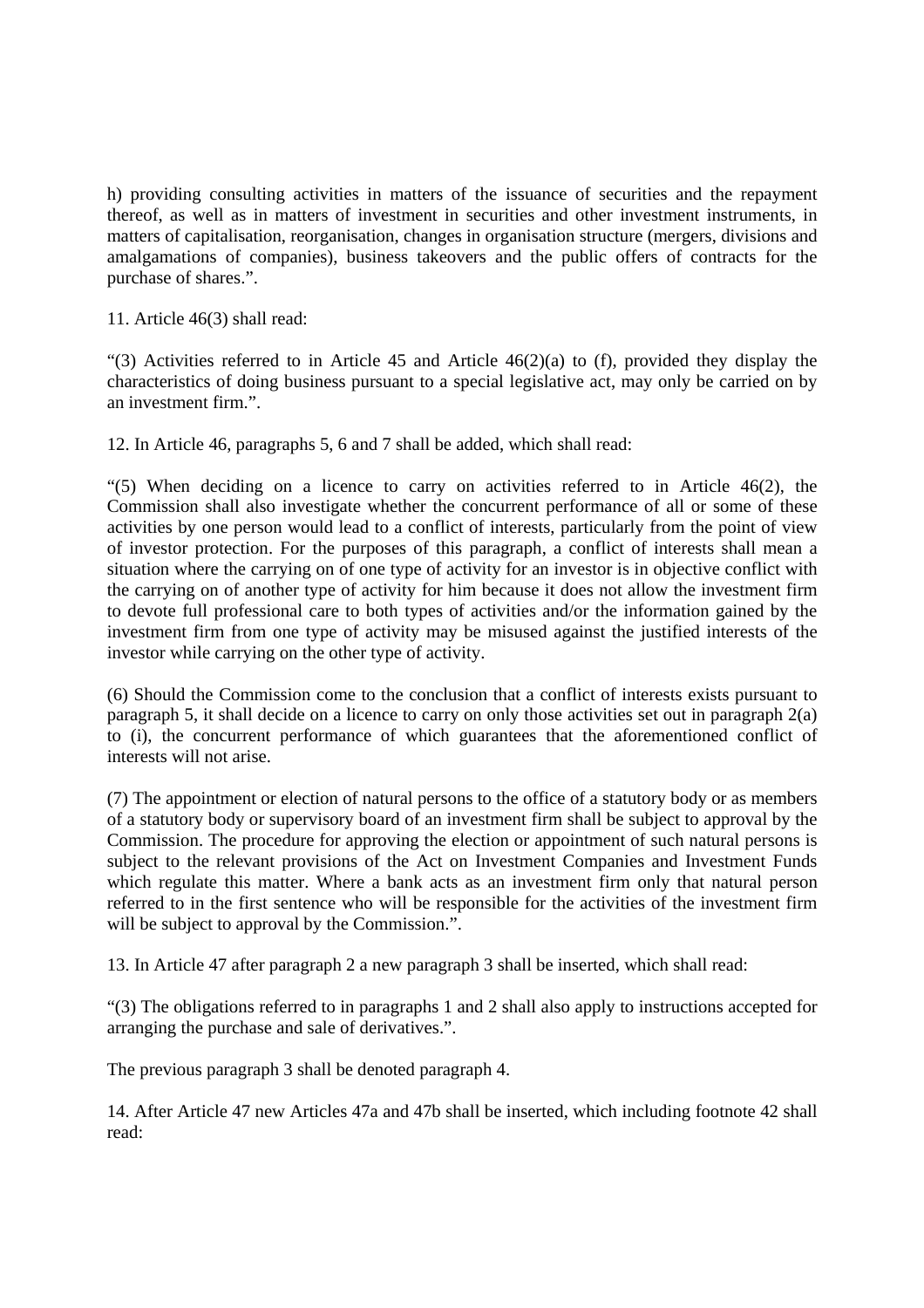### "Article 47a Rules for the organisation of internal operations

(1) Apart from other obligations relating to the organisation of internal operations, the investment firm shall:

a) introduce administrative procedures, control and security measures for processing and recording data and an appropriate internal control mechanism, including rules for transactions executed by its employees on their own account or the account of someone close to them,

b) keep client funds which have been entrusted to it in bank accounts separate from the bank account in which it keeps funds belonging to its own assets,

c) keep accounts on client funds and securities which have been entrusted to it separately from the remainder of its assets,

d) take appropriate precautions so that entrusted funds and securities belonging to clients cannot be used for trading on its own account,

e) set up within its own operations such procedures and information and organisation barriers so as to limit the possibility of a conflict of interests between itself and its clients or between its clients mutually,

f) have the necessary material and personnel setup for its trading activities and have employees who are suitable and professionally qualified for the activities that they carry on.

(2) Client funds and securities that are entrusted to the investment firm for the purpose of carrying out the client's instructions shall not be included in the assets of the investment firm.

(3) The Ministry, on the basis of a proposal made by the Commission, shall stipulate in a legal rule detailed rules for discharging the duties referred to in paragraph 1.

(4) The Commission shall inspect compliance with the duties referred to in paragraph 1 and in the case of a breach thereof shall adopt remedial measures and sanctions pursuant to this Act or a special legislative act 42)

# Article 47b Rules of conduct towards clients

(1) An investment firm shall:

(a) behave in a professional, honest and fair manner and in the best interests of its clients when providing services,

b) perform its activities so that there is no violation of the transparency of the capital market; in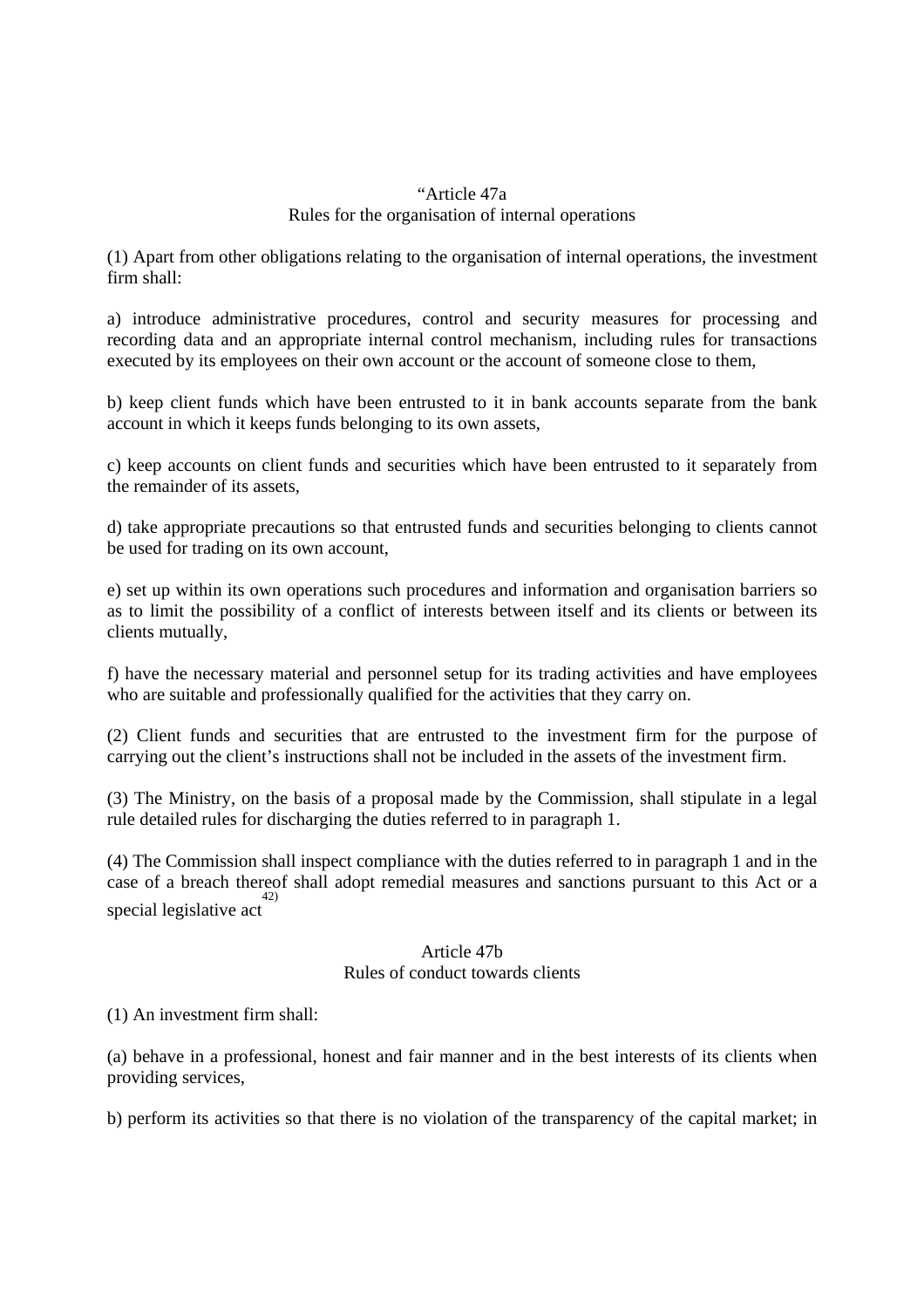particular it shall not take any actions aimed at manipulating securities prices,

c) not use client funds and securities which have been entrusted to it for the purpose of carrying out services for trading on its own account, unless the client has given his written consent,

d) depending on the type and range of the services requested by the client, request information regarding the client's financial situation, his experience in the area of securities investment and the aims that he wishes to achieve by means of the requested services,

e) notify the client of important facts relating to trading, in particular the potential risks, request the client's written consent if further financial obligations will arise from carrying out an order, and inform the client accurately and without delay of any transactions it has executed for him,

f) disclose key information about its transactions,

g) refuse to provide services for a client if this could lead to a conflict of interests between it and its client or mutually between its clients; if, when providing services, such a conflict of interests arises, it shall give priority to the interests of the client over its own interests,

h) ensure that it has sufficient funds to meet its obligations to clients.

(2) The Ministry, on the basis of a proposal made by the Commission, shall stipulate in a legal rule detailed rules for discharging the duties referred to in paragraph 1.

(3) The Commission shall inspect compliance with the duties referred to in paragraph 1 and in the case of a breach thereof shall adopt remedial measures and sanctions pursuant to this Act or a special legislative act. 42)

 $^{42}$  Act No. 15/1998 Coll., on the Securities Commission and on the amendment of other acts.".

15. In Article 49(1) the following sentence shall be inserted after the first sentence:

"The range of professional trading activities performed with the help of a broker shall be set out by the Ministry in a legal rule.".

16. The previous second sentence of Article 49(1) shall read:

"If a broker acts for an investment firm, he may only act for one investment firm, in which he must be employed.  $27$ ,

17. Article 49(7) shall read:

"(7) The range and manner of carrying out brokers' examinations and the issuance of a permit to act as a broker shall be set out by the Ministry in a legal rule on the basis of a proposal made by the Commission.".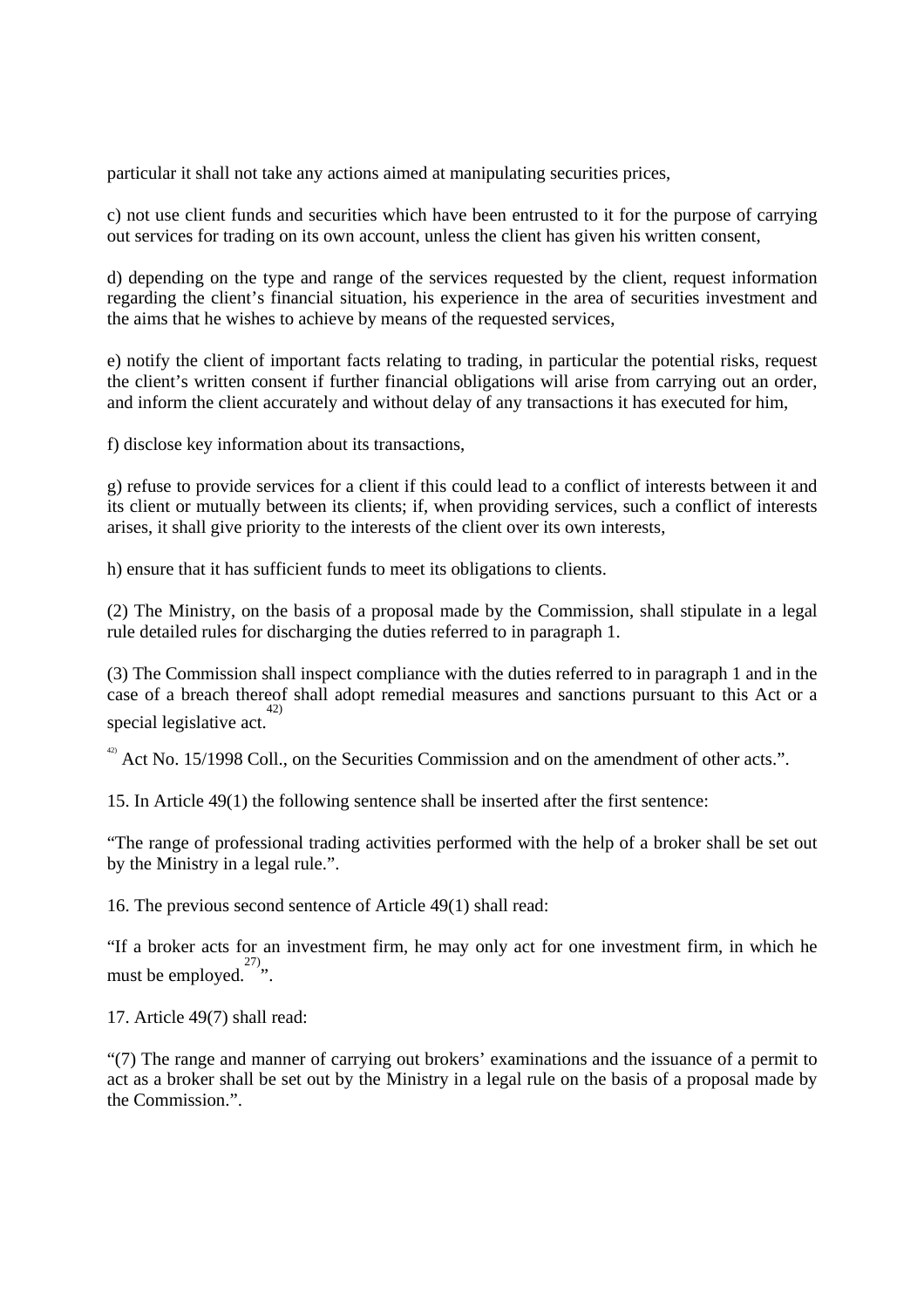18. In Article 50(1) the words "rights pursuant to Articles 14 and 15" shall be replaced by the words "other investment instruments defined in a special legislative act".

Footnote 43 shall read: "43) Article 5(1) of Act No. 15/1998 Coll.".

19. Part Three shall be supplemented by a Title V, which shall read:

### "TITLE V

### PERSONS CARRYING OUT SETTLEMENT OF SECURITIES TRANSACTIONS

#### Article 70b

(1) Settlement of transactions in securities and other investment instruments (hereinafter referred to as "settlement of securities transactions") may only be carried out by a person who has a licence for such activity from the Commission, and by the Czech National Bank (hereinafter referred to as the "person carrying out settlement of securities transactions"). This shall be without prejudice to the provisions of Article 54(4) of this Act. For the purposes of this Act, settlement of securities transactions shall mean a service which displays the characteristics of doing business pursuant to a special legislative act 13) and which consists of arranging the

discharge of obligations arising from a securities transaction for at least two or more parties to such transaction. A transaction in investment instruments shall be deemed a securities transaction pursuant to a special legislative act. 42)

(2) A licence referred to in paragraph 1 shall not be necessary for the activity of an investment firm consisting in settlement of securities transactions executed off the public markets.

(3) A licence referred to in paragraph 1 shall be granted upon application. In the application, the applicant shall state:

a) the business name or title or the name, identification number or birth certificate number and place of business or address of the applicant,

b) the amount of net business assets and registered capital of the applicant and any participation of foreign persons in his business,

c) the proposed scope and manner in which the applicant will carry on settlement of securities transactions and related activities, and information on any other business activities of the applicant,

d) the material, staffing and organisational prerequisites for the activities of the person carrying out settlement of securities transactions.

Article 70c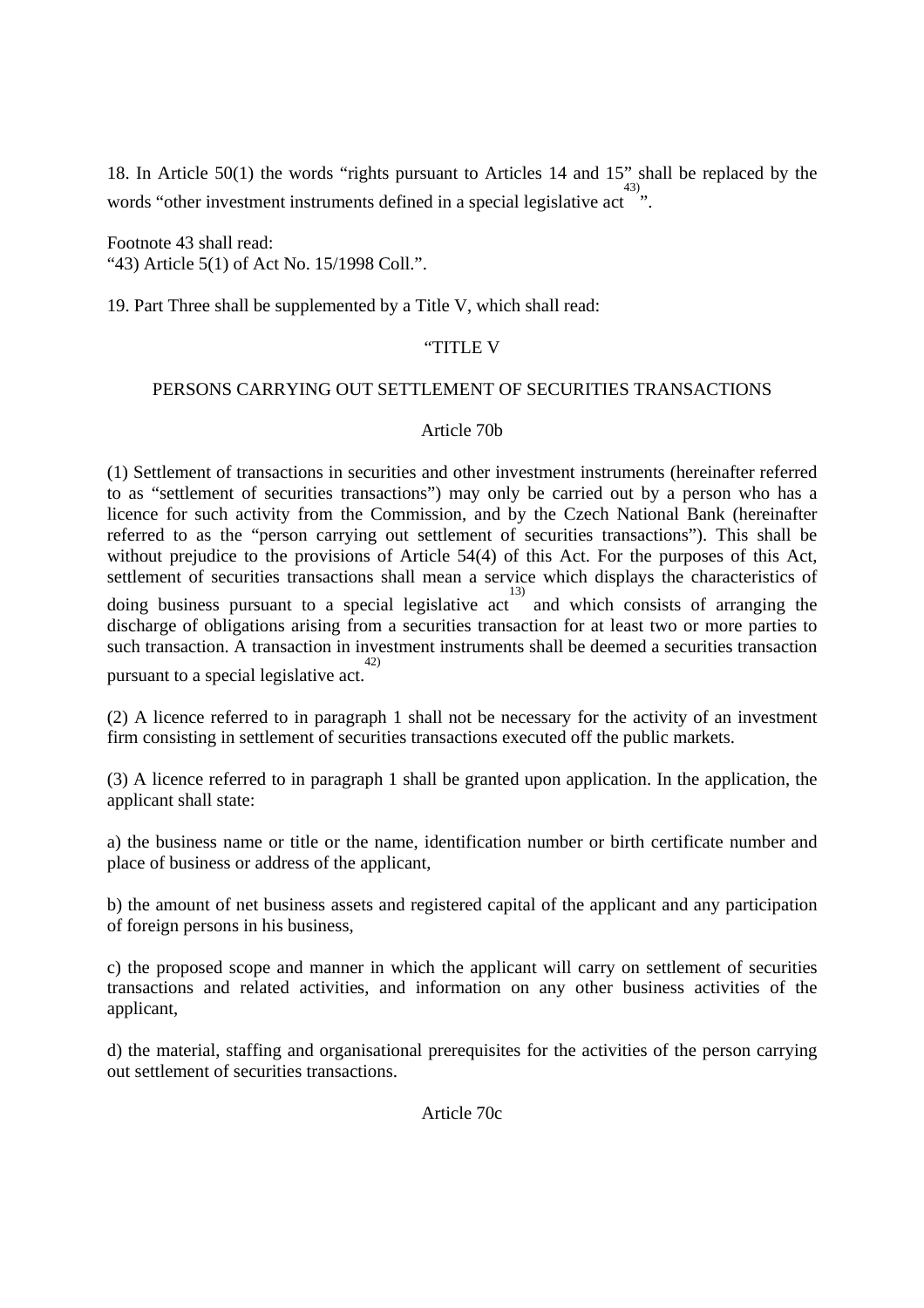(1) The Commission shall make a decision on a licence referred to in Article 70b within 60 days of receiving the application, doing so based on an assessment of the material, staffing and organisational prerequisites for the activities of a person carrying out settlement of securities transactions while taking into account any previous experience of the applicant with settling securities transactions, if such activity was carried on under special legislative acts prior to the date this Act took effect, and the needs of the capital market, especially for ensuring the settlement of publicly tradable securities. This licence shall be granted for an indefinite period and shall not be transferable.

(2) The provisions of Article 48 shall apply mutatis mutandis to the withdrawal of a licence granted pursuant to Article 70b.

(3) A person carrying out settlement of securities transactions shall only be entitled to carry on other activities on condition that such activities are connected with the settlement of securities transactions. If such other activities display the characteristics of an activity which otherwise requires a licence from the Commission pursuant to this Act, it shall be assumed that the person carrying out settlement of securities transactions is so authorised as long as the conditions mentioned in sentence 1 have been met.".

20. In the first sentence of Article 73(2) the words: ", which was not issued in a member state of the OECD," shall be inserted after the word "security".

21. In the first sentence of Article 75(3) the words ", the financial policy of the state or would not meet the needs of the financial market" shall be deleted after the word "investors".

22. In Article 78 the following words shall be added at the end: "and other securities where this Act so provides".

23. Article 79(2) shall read:

"(2) Financial market participants providing services to clients shall carry out the instructions of their clients with professional care and may not give precedence to transactions on their own account.".

24. After Article 79 a new Article 79a shall be inserted, which including footnote 44 shall read:

# "Article 79a Incompatibility of activities and offices

(1) A member of the board of directors or supervisory board, procurator (in Czech "prokurista") or broker of an investment firm may only be a person who is not a Deputy or Senator of Parliament, a member of the Government, the Supreme Audit Office or the Bank Board of the Czech National Bank, a statutory body or a member thereof or a member of the supervisory board or broker or procurator of another investment firm or company with similar objects of business or an investment company or investment fund. This shall be without prejudice to the provisions of a special legislative act. 44)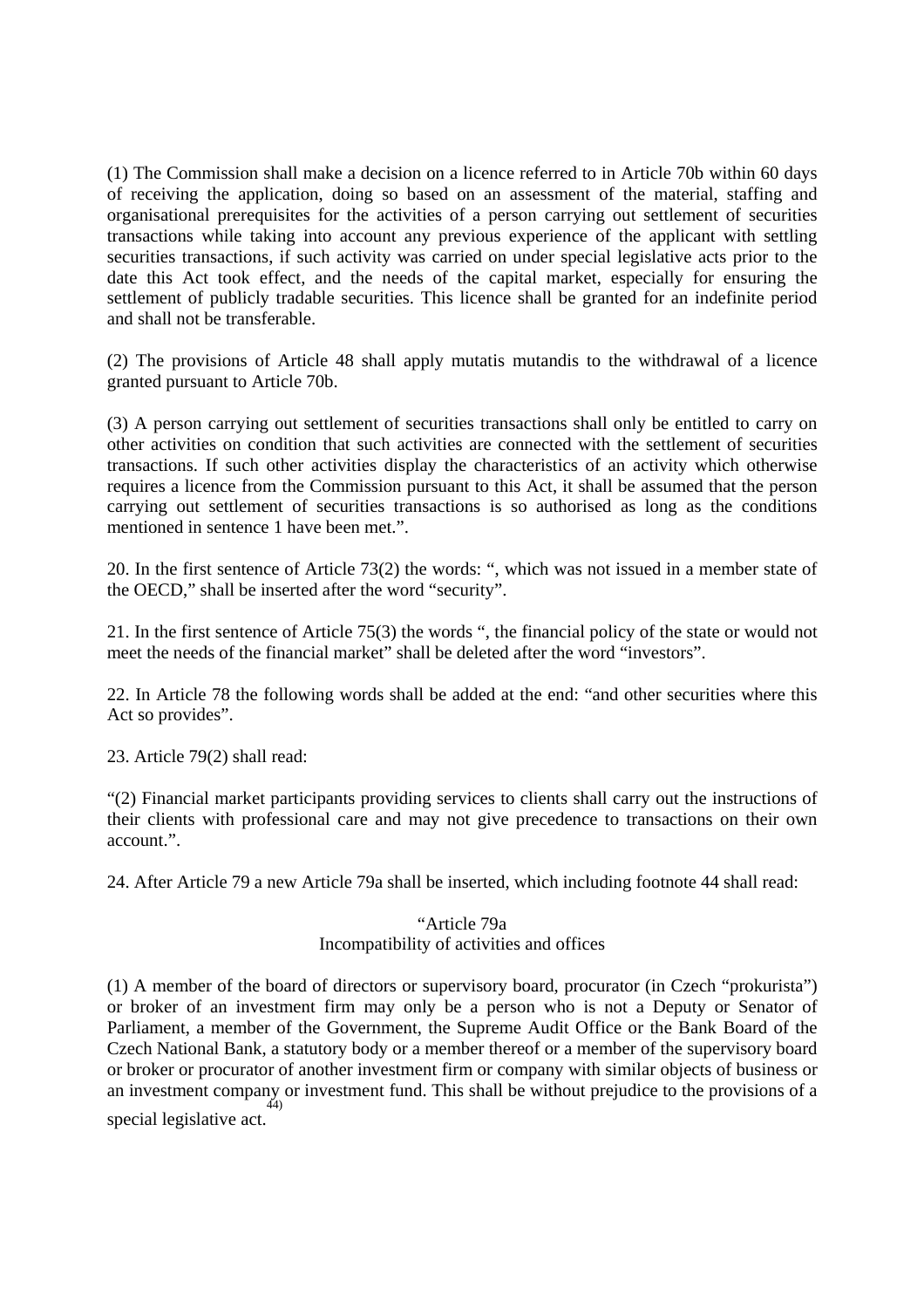(2) An investment firm or founder thereof shall to request an affidavit from the persons referred to in paragraph 1 stating that they meet the conditions of paragraph 1 before they are elected or appointed to office or before their employment begins.

44) Act No. 248/1992 Coll., on Investment Companies and Investment Funds, as amended.".

25. Article 80 shall be supplemented by a paragraph 7, which shall read:

"(7) The Ministry may specify the scope of the disclosure duties depending on the kind of issuer or types of publicly tradable securities in a legal rule on the basis of a proposal made by the Commission.".

26. In Article 82(1)(a), the conjunction "and" shall be replaced by a comma, the comma at the end shall be deleted and the following words shall be added: "and discharge of the duties laid down in Articles 79 to 81,".

27. In Article 82(1)(b) the words "and derivatives" shall be inserted after the words "settlement of securities transactions".

28. In Article 83(1)(b) the words "on the basis of a proposal made by the Commission" shall be inserted after the words "which the Ministry issued".

29. Article 85 shall read:

#### "Article 85

 $42)$ 

Unless stipulated otherwise in a special legislative act for a specific case, the Commission shall proceed pursuant to this Act when performing state supervision.".

# Article 32

#### Transitional provisions

1. In respect of persons carrying on activities on the basis of a licence pursuant to Articles 45 and 50 in accordance with the previous legal rules before 1 April 1998, the Securities Commission shall, up to 31 March 1999, be entitled to open administrative proceedings whose purpose is to check the prerequisites for the further performance of this activity by the said person. In these proceedings, the Securities Commission shall be entitled to decide whether licences granted before 1 April 1998 shall be repealed, amended or remain valid.

2. The person shall present the information required in Article 45(3) or Article 50(3) and (4) within the time limit laid down in the Securities Commission act whereby proceedings referred to in the preceding paragraph are opened. When taking decisions in such proceedings the Securities Commission shall consider the material, staffing, organisational and economic prerequisites for the performance of the activity which is subject to licence and the compatibility of the concurrent performance of activities referred to in Article 46(2) from the point of view of preventing any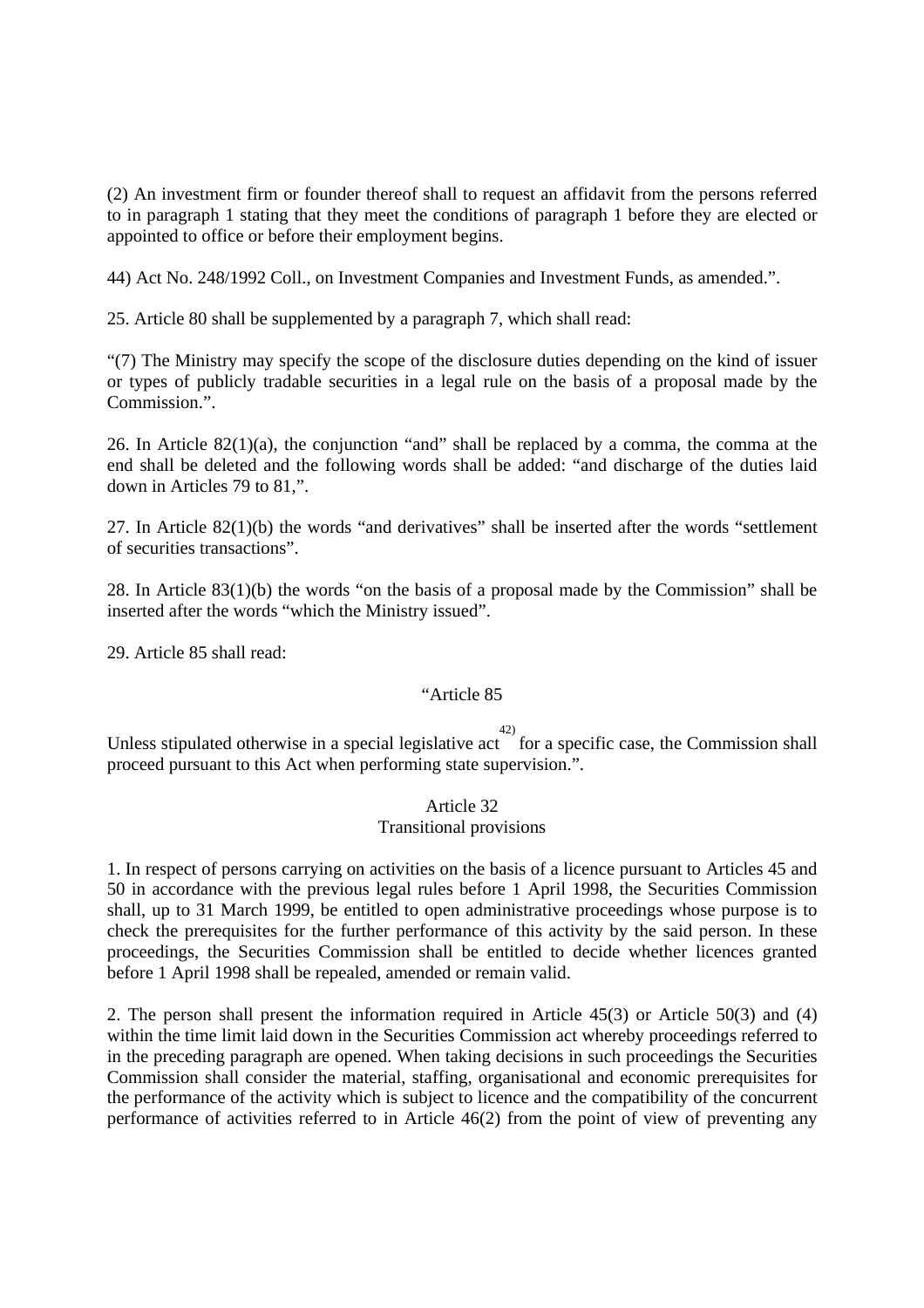conflict of interests.

3. Persons who carry on any of the activities referred to in Article 46(2) or Article 70b of this Act on the basis of the conditions of special legislative acts may continue in this activity until the Securities Commission decides on their application pursuant to Article 45 or Article 70b, filed no later than 1 July 1998. If the application is not filed within this time limit, the authorisation to carry on activities pursuant to Article 46(2) or Article 70b ceases when this time limit expires. However, this shall not apply to the Czech National Bank in respect of its activities consisting in settlement of securities transactions recorded in accordance with Article 98(2) of this Act.

4. A investment firm shall bring its registered capital into line with Article 45a(1) and (2) by 1 April 2000.

# PART FOUR Repealed

Article 33 Repealed

Article 34 Repealed

PART FIVE Repealed

> Article 35 Repealed

# PART SIX

#### AMENDMENT OF ACT NO. 513/1991 COLL., THE COMMERCIAL CODE, AS AMENDED

#### Article 36

Act No. 513/1991 Coll., the Commercial Code, as amended by Act No. 264/1992 Coll., CNC Act No. 591/1992 Coll., Act No. 600/1992 Coll., Act No. 286/1993 Coll., Act No. 156/1994 Coll., Act No. 84/1995 Coll., Act No. 94/1996 Coll., Act No. 142/1996 Coll. and Act No. 77/1997 Coll., shall be amended as follows:

1. Article 66a shall be supplemented by a paragraph 5, which shall read:

"(5) The Ministry of Finance (hereinafter referred to as the "Ministry") shall, in a legal rule on the basis of a proposal made by the Securities Commission, set out detailed rules for calculating the share in the voting rights.".

2. The previous text of Article 66b shall be denoted paragraph 1 and shall be supplemented by a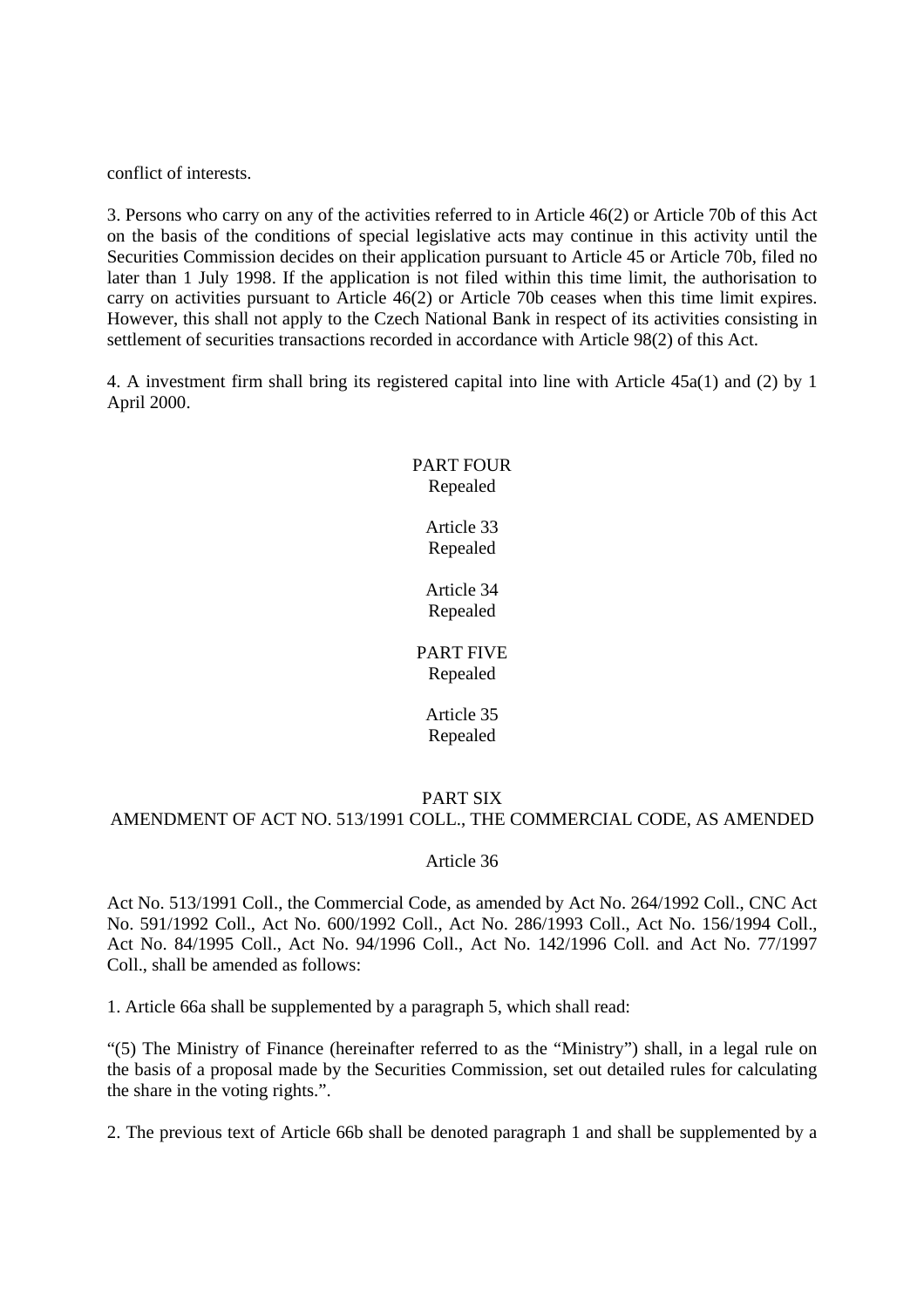new paragraph 2, which shall read:

"(2) The Ministry shall, in a legal rule on the basis of a proposal made by the Securities Commission, set out detailed rules for the assessment of actions which are regarded as acting in concert pursuant to paragraph 1.".

3. Article 183b shall be supplemented by a paragraph 9, which shall read:

"(9) The Ministry shall, in a legal rule on the basis of a proposal made by the Securities Commission, set out detailed rules for discharging the duty of drawing up a public offer of a contract, including the other essential elements of such an offer of a contract.".

4. In Article 183c(3) the following sentence shall be added at the end:

"The Ministry shall, in a legal rule on the basis of a proposal made by the Securities Commission, set out detailed rules for determining the minimum prices and shall specify which transactions executed on public markets shall be used to calculate the average price.".

5. In the first sentence of Article 183d(2) the full stop at the end shall be deleted and the following words shall be added: "or they knew of his gain or could have known of it.".

6. In the second sentence of Article 183d(2) the full stop at the end shall be replaced by a semicolon and the following words shall be added: "otherwise he may not exercise the rights attached to these shares during the period of default.".

7. Article 183d shall be supplemented by a paragraph 5, which shall read:

"(5) The Ministry shall, in a legal rule on the basis of a proposal made by the Securities Commission, set out detailed rules for discharging the duty of notifying the share in the voting rights.".

8. In Article 186(3) the words "of the votes" shall be inserted after the words "three quarters".

9. In the second sentence of Article 186(4) the words "of the votes" shall be inserted after the words "three quarters".

10. The previous text of Article 771 shall be denoted paragraph 1 and shall be supplemented with a new paragraph 2, which shall read:

"(2) The Ministry shall, in a legal rule on the basis of a proposal made by the Securities Commission, set out:

a) detailed rules for calculating the share in the voting rights pursuant to Article 66a,

b) detailed rules for assessing actions which are regarded as acting in concert pursuant to Article 66b,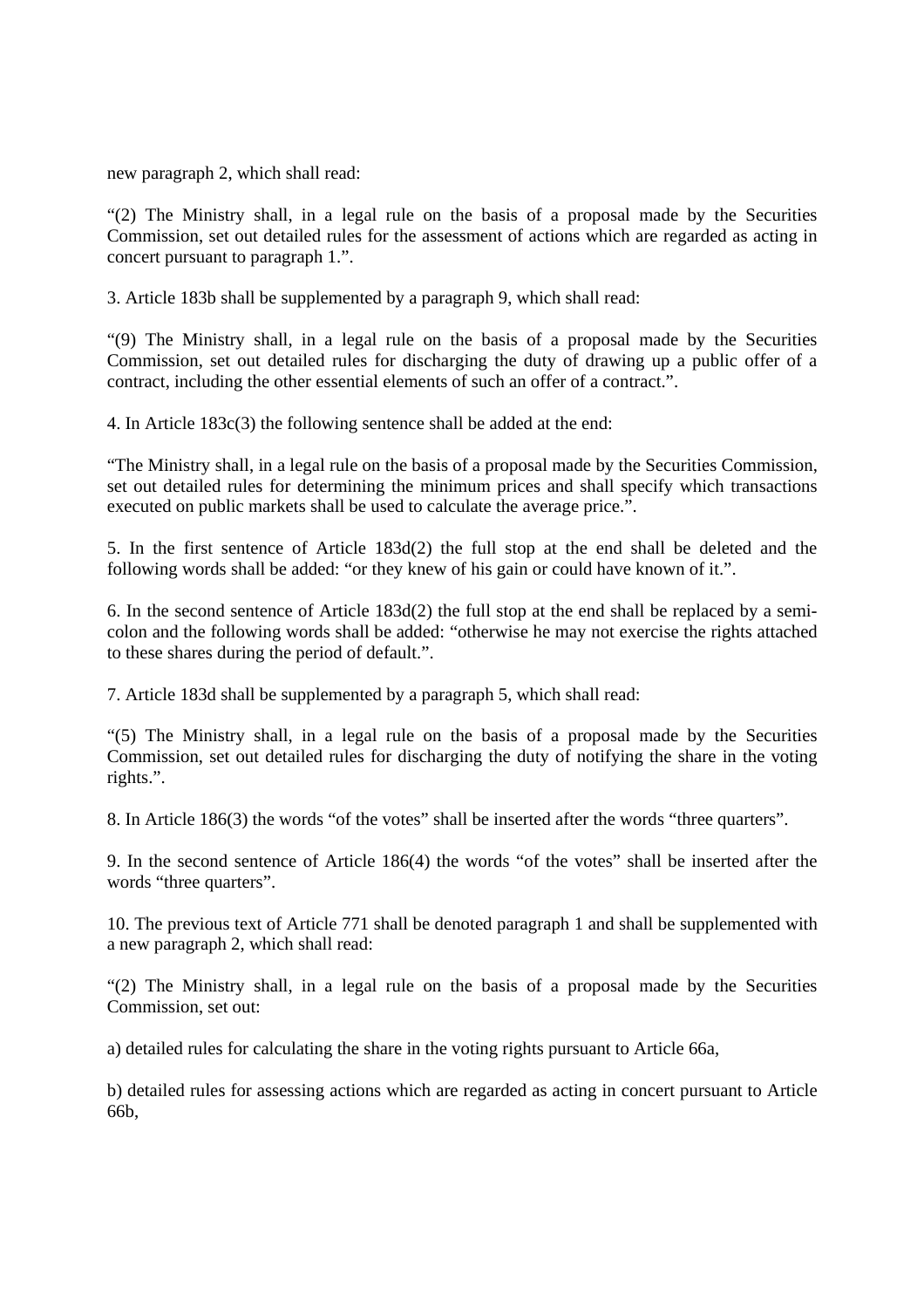c) detailed rules for discharging the duty of drawing up a public offer of a contract pursuant to Article 183b, including the other essential elements of such an offer of a contract,

d) detailed rules for determining the minimum prices pursuant to Article 183c(3) and shall specify which transactions executed on public markets shall be used to calculate the average price,

e) detailed rules for discharging the duty of notifying the share in the voting rights pursuant to Article 183d.".

#### PART SEVEN

### AMENDMENT OF ACT NO. 455/1991 COLL., ON TRADES AND ENTREPRENEURIAL ACTIVITIES (THE TRADES LICENSING ACT ), AS AMENDED

#### Article 37

Act No. 455/1991 Coll., on Trades and Entrepreneurial Activities (Trades Licensing Act), as amended by Act No. 231/1992 Coll., CNC Act No. 591/1992 Coll., Act No. 600/1992 Coll., Act No. 273/1993 Coll., Act No. 303/1993 Coll., Act No. 38/1994 Coll., Act No. 42/1994 Coll., Act No. 136/1994 Coll., Act No. 200/1994 Coll., Act No. 237/1995 Coll., Act No. 286/1995 Coll., Act No. 94/1996 Coll., Act No. 95/1996 Coll., Act No. 147/1996 Coll., Act No. 19/1997 Coll., Act No. 49/1997 Coll., Act No. 61/1997 Coll., Act No. 79/1997 Coll., Act No. 217/1997 Coll. and Act No. 280/1997 Coll., shall be amended as follows:

In Article  $3(3)(a)$  the words "and the activities of persons carrying out settlement of securities transactions <sup>13a)</sup>, shall be inserted after the words "administration of collective asset shares <sup>13</sup> ".

Footnote No. 13a) shall read:

"13a) Article 70b of CNC Act No. 591/1992 Coll.".

#### PART EIGHT Repealed

#### Article 38 Repealed

# Article 39 Repealed

#### PART NINE AMENDMENT OF ACT NO. 42/1994 COLL., ON PRIVATE PENSION INSURANCE AND THE AMENDMENT OF CERTAIN ACTS RELATED TO ITS INTRODUCTION, AS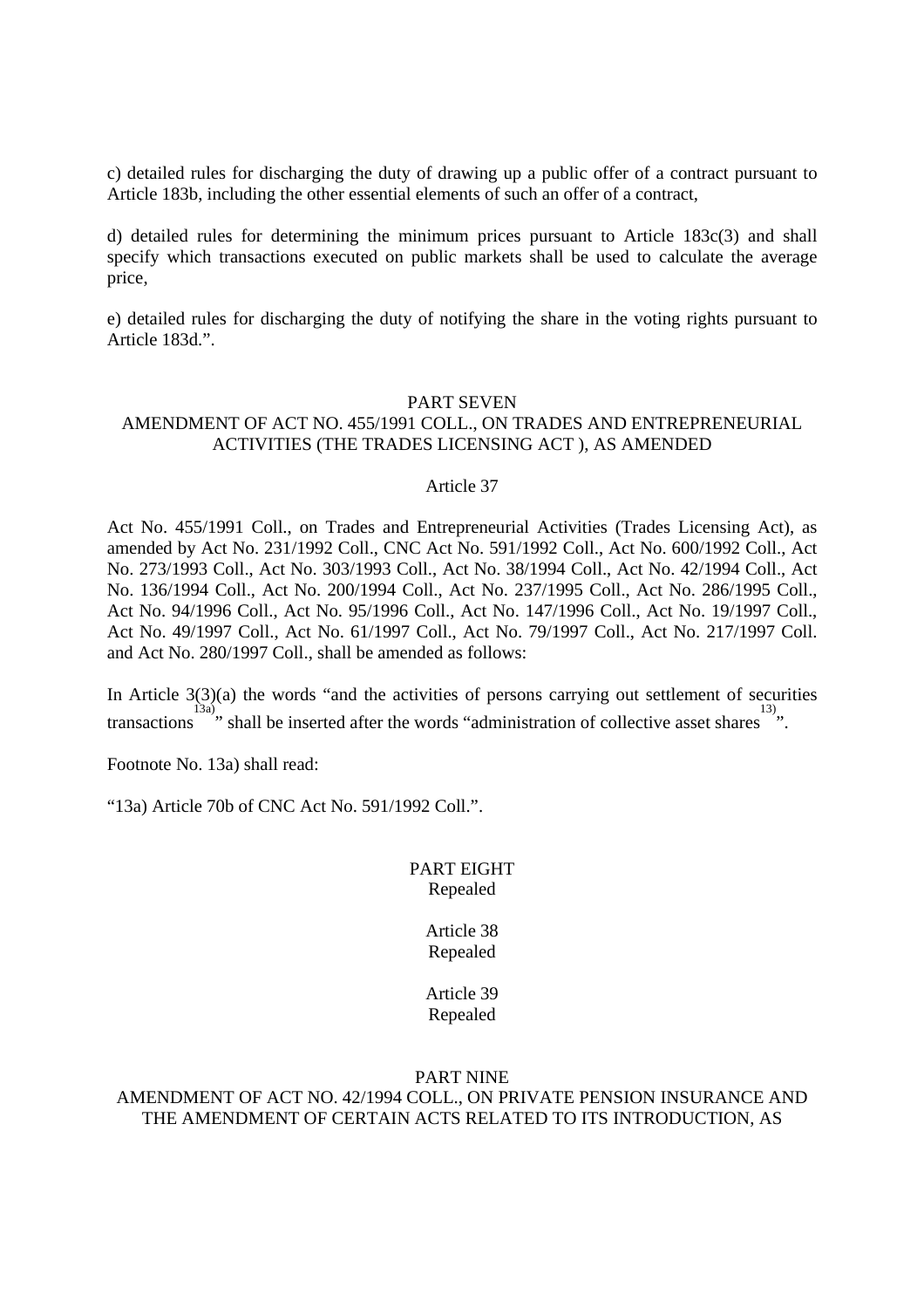#### AMENDED BY ACT NO. 61/1996 COLL.

#### Article 40

Act No. 42/1994 Coll., on Private Pension Insurance and the Amendment of Certain Acts Related to its Introduction, as amended by Act No. 61/1996 Coll., shall be amended as follows:

1. In the second sentence of Article 5(1), the words "and the Securities Commission" shall be inserted after the words "Ministry of Labour and Social Affairs".

2. In Article 8(2) the words "by agreement with the Securities Commission" shall be inserted after the word ", Ministry".

3. In Article 9(2) the following sentence shall be attached at the end: "The change of status shall be approved by the Ministry by agreement with the Securities Commission.".

4. In Article 34(5) the words "and the Securities Commission" shall be inserted after the word "Ministry".

5. In Article 36(3) the words "and the Securities Commission" shall be inserted after the word "Ministry".

6. In Article 39(4) the words "by agreement with the Securities Commission" shall be inserted after the word "Ministry".

7. In Article 42(1) the words "and the Securities Commission (Article 45a)" shall be inserted after the word "Ministry".

8. After Article 45 a new Article 45a shall be inserted, which shall read:

# "Article 45a

(1) The activities of a pension fund under this Act when investing its funds pursuant to Article 33 shall be subject to state supervision by the Securities Commission in the scope of its duties laid down in this Act. The provisions of Article 42(2), (4) and (5) and Article 43(1)(a),(b) and (c) shall apply mutatis mutandis to the state supervision procedure carried out by the Commission. A decision on the suspension of the Board's authorisation pursuant to Article 43(1)(c) shall be taken by the Securities Commission in agreement with the Ministry.

(2) The activities of a depository pursuant to this Act shall be subject to state supervision by the Securities Commission in the scope of its duties to inspect the investment of funds by a pension fund pursuant to Article 33. The provisions of Article 43(1)(a) and (b) shall apply mutatis mutandis to the state supervision procedure carried out by the Commission.".

#### PART TEN

# AMENDMENT OF CNC ACT NO. 6/1993 COLL., ON THE CZECH NATIONAL BANK, AS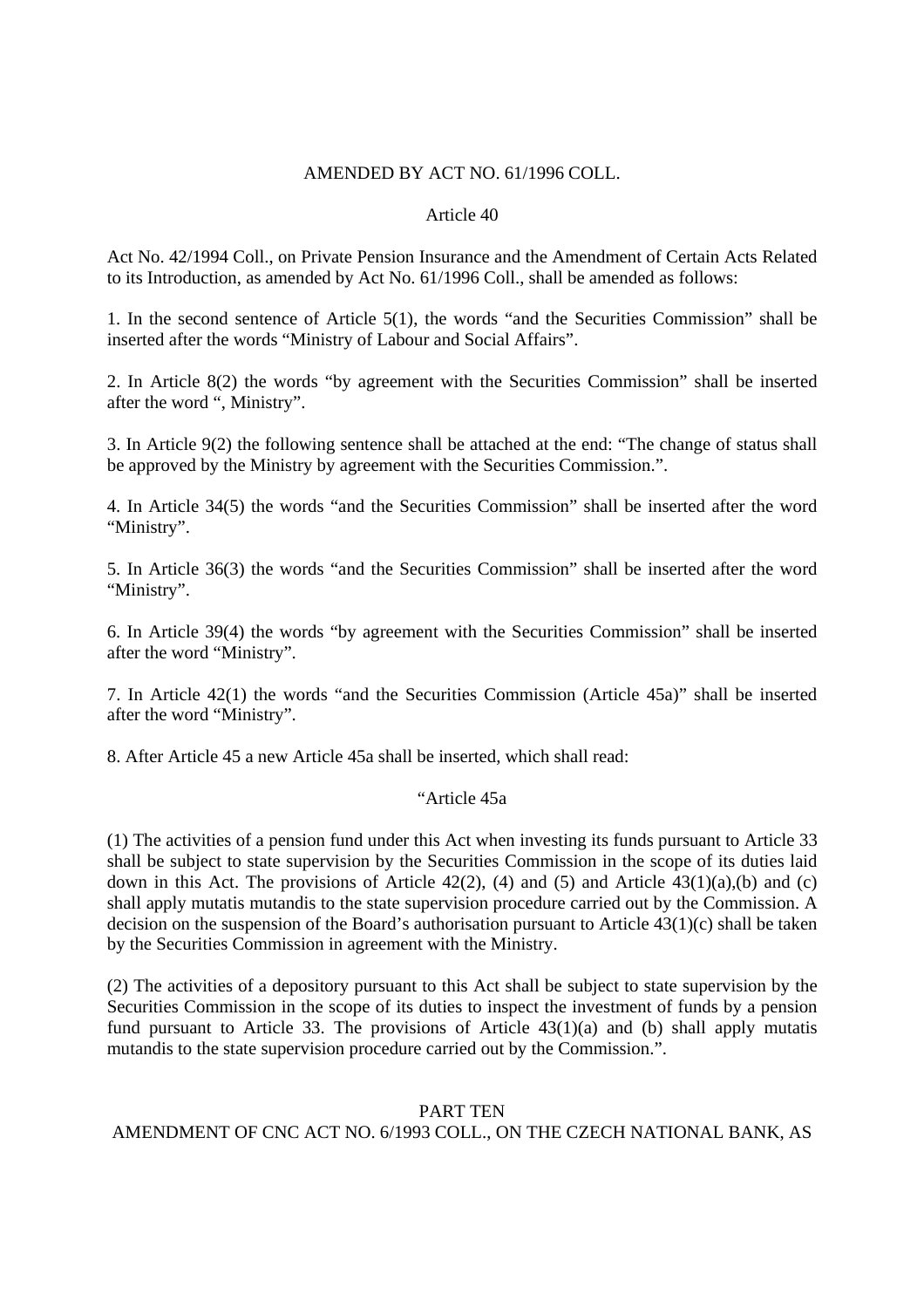### AMENDED BY ACT NO. 60/1993 COLL.

### Article 41

CNC Act No. 6/1993 Coll., on the Czech National Bank, as amended by Act No. 60/1993 Coll., shall be amended as follows:

1. Article 3 shall be supplemented by paragraphs 3, 4 and 5, which including footnotes 17, 18 and 19 shall read:

"(3) The Czech National Bank shall send a copy or transcript of any decision made pursuant to a special legislative act  $\frac{17}{17}$  to the Securities Commission.

(4) Pursuant to a special legislative act, 18) the Czech National Bank shall inform the Securities Commission of any trades in investment instruments, and if asked, carry out an inspection of any financial transfers connected with such trades.

(5) Pursuant to a special legislative act, the Czech National Bank shall inform the Securities Commission and the Ministry of Finance of the initiation and course of any proceedings the subject of which is the imposition of remedial measures and penalties.

17) Article 16(2) of Act No. 15/1998 Coll., on the Securities Commission and on the amendment of other acts.

18) Article 17 of Act No. 15/1998 Coll.

19) Article 16(1)(c) of Act No. 15/1998 Coll.

2. After Article 60 a new Article, 60a, shall be inserted, which including footnote 20 shall read:

# "Article 60a

In co-operation with the Ministry of Finance and the Securities Commission, the Czech National Bank shall, within three months of the date a special legislative act takes effect, prepare a system of mutual cooperation in the capital market area.

20) Act No. 15/1998 Coll.".

# PART ELEVEN

# AMENDMENT OF ACT NO. 61/1996 COLL., ON SOME MEASURES AGAINST MONEY LAUNDERING AND ON THE AMENDMENT OF RELATED ACTS

Article 42

Repealed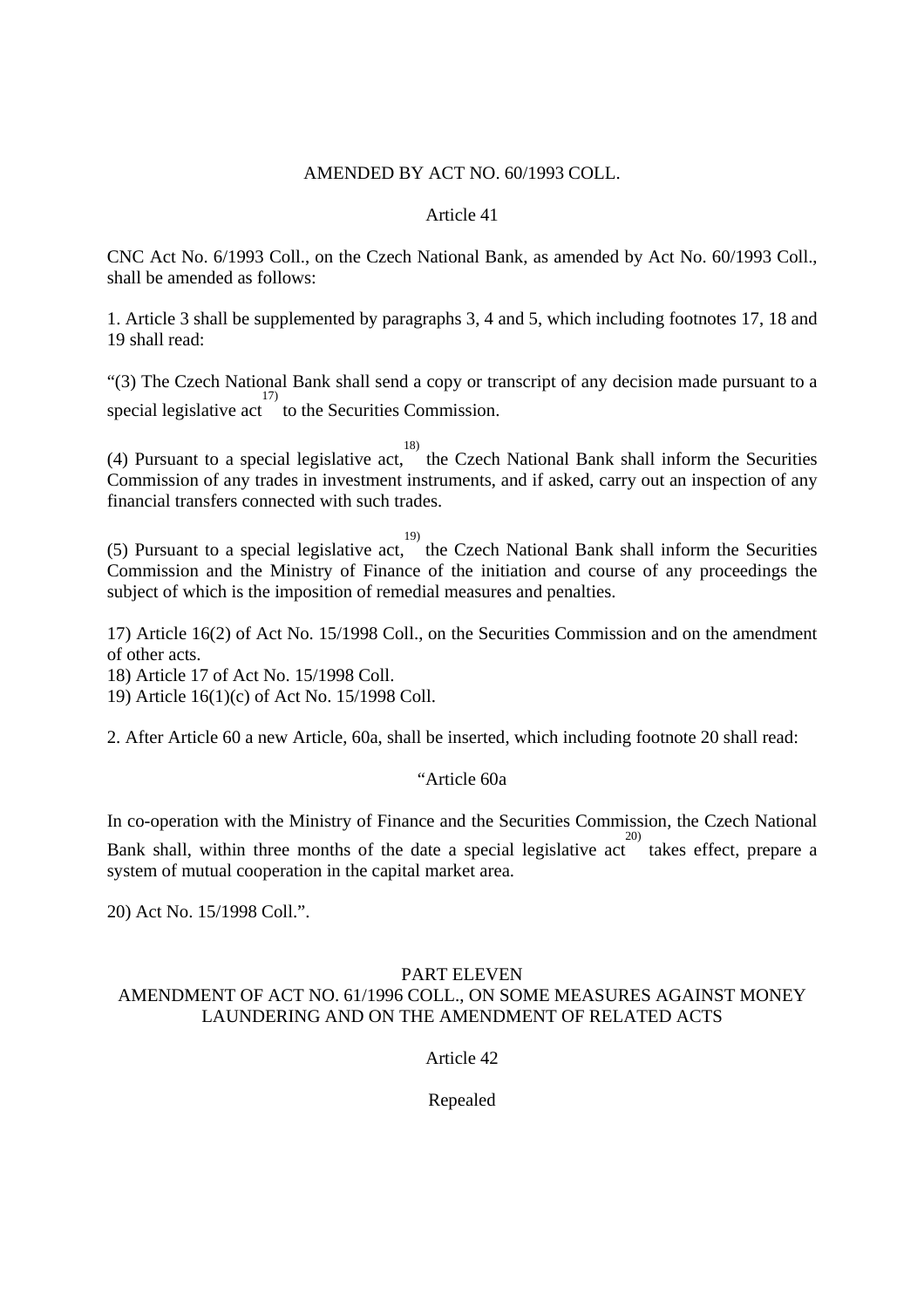#### PART TWELVE AMENDMENT OF ACT NO. 99/1963 COLL., THE CIVIL PROCEDURE CODE, AS AMENDED.

#### Article 43

Act No. 99/1963 Coll., Civil Procedure Code, as amended by Act No.36/1967 Coll., Act No. 158/1969 Coll., Act No. 49/1973 Coll., Act No. 20/1975 Coll., Act No. 133/1982 Coll., Act No. 180/1990 Coll., Act No. 328/1991 Coll., Act No. 519/1991 Coll., Act No. 263/1992 Coll., CNC Act No. 24/1993 Coll., Act No. 171/1993 Coll., Act No. 117/1994 Coll., Act No. 152/1994 Coll., Act No. 216/1994 Coll., Act No. 84/1995 Coll., Act No. 118/1995 Coll., Act No. 160/1995 Coll., Act No. 238/1995 Coll., Act No. 247/1995 Coll., Constitutional Court Ruling No. 31/1996 Coll., Act No. 142/1996 Coll., Constitutional Court Ruling No. 269/1996 Coll., Act No. 202/1997 Coll. and Act No. 227/1997 Coll., shall be amended as follows:

1. In Article 9(3)(b) point qq) the semi-colon at the end shall be replaced by a comma and a new point ss) shall be added, which including footnote 13a shall read:

"ss) in matters of the capital market pursuant to a special legislative act; 13a)

 $^{13a)}$  Act No. 15/1998 Coll., on the Securities Commission and on the amendment of other acts.".

2. Article 75 shall be supplemented by a paragraph 4, which shall read:

"(4) The proposal for preliminary measures pursuant to a special legislative act shall be 13a) decided upon no later than five days after the date it was filed.".

#### PART THIRTEEN

Article 44 **Effect** 

This Act shall take effect on 1 April 1998, with the exception of Articles 2, 21 to 28 and 30(1) and (2), which shall take effect on the date of promulgation.

Selected provisions of amendments

Article II of Act No. 308/2002 Coll. Transitional provision

Proceedings opened before the date this Act takes effect will be completed pursuant to the previous legal rules.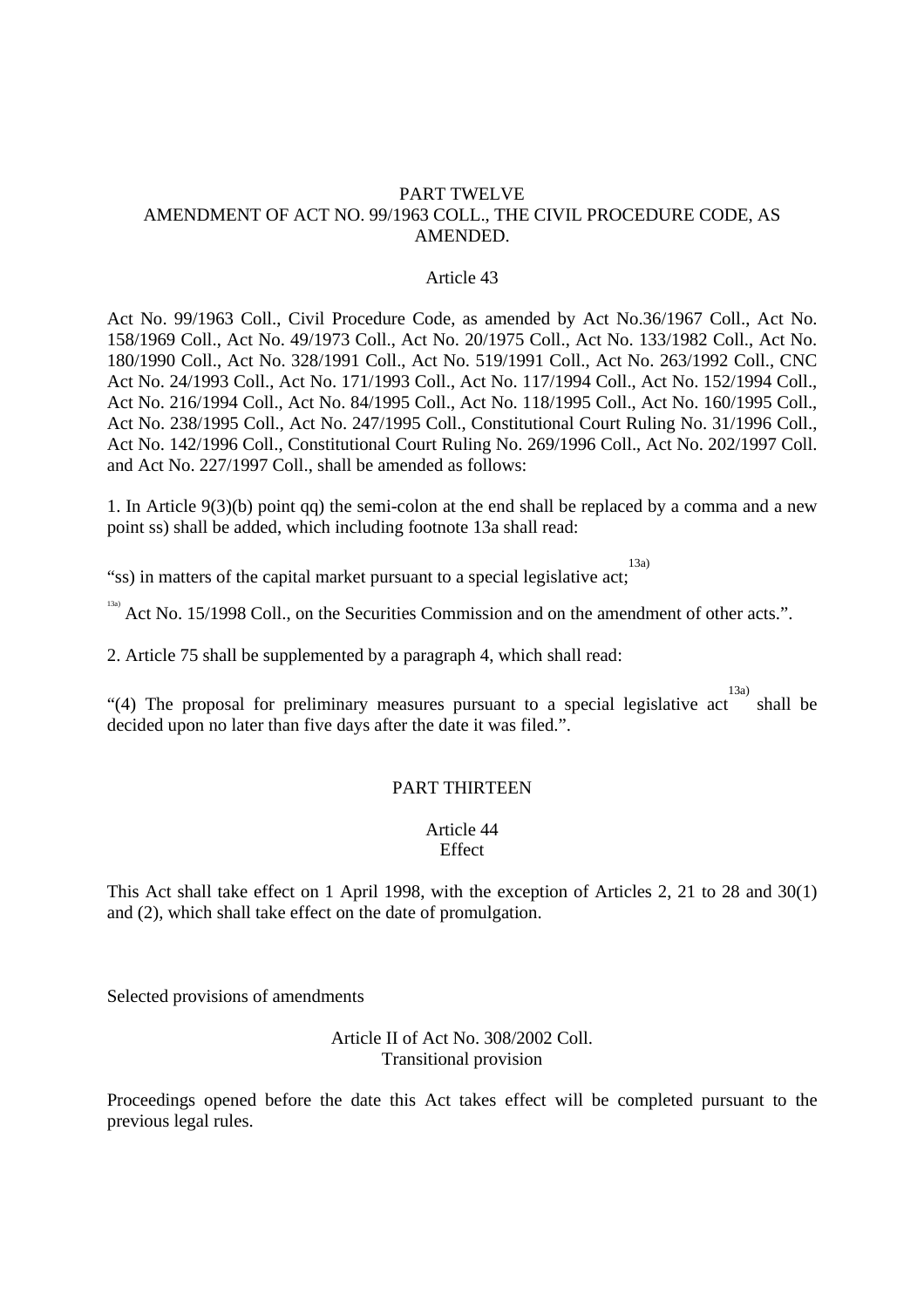#### Article V of Act No. 257/2004 Coll. Transitional provisions

Until the date the Central Depository takes over the register of book-entry securities maintained by the Securities Centre pursuant to Act No. 591/1992 Coll., on Securities, as amended by Act No. 89/1993 Coll., Act No. 331/1993 Coll., Act No. 259/1994 Coll., Act No. 61/1996 Coll., Act No. 152/1996 Coll., Act No. 15/1998 Coll., Act No. 70/2000 Coll., Act No. 307/2000 Coll., Act No. 362/2000 Coll., Act No. 239/2001 Coll., Act No. 259/2001 Coll., Act No. 501/2001 Coll., Act No. 308/2002 Coll., Constitutional Court Ruling No. 476/2002 Coll. and Act No. 88/2003 Coll., the Commission shall maintain the list of persons authorised to maintain part of the Securities Centre's register and to carry on other of its activities pursuant to this Act.

#### Article III of Act No. 57/2006 Coll. Transitional provisions

1. As of the date this Act takes effect the Securities Commission (hereinafter referred to as the "Commission") shall cease to exist and the terms of office of the Commission's President and Presidium Members shall end. The previous responsibilities of the Commission as set out in laws and other regulations will be transferred from the Commission to the Czech National Bank as of the date this Act takes effect.

2. Decisions in administrative proceedings issued by the Commission pursuant to Act No. 513/1991 Coll., the Commercial Code, Act No. 61/1996 Coll., on Some Measures Against Money Laundering and on the Amendment of Related Acts, Act No. 15/1998 Coll., on the Securities Commission and on the Amendment of Other Acts, Act No.189/2004 Coll., on Collective Investment, Act No. 190/2004 Coll., on Bonds, or Act No. 256/2004 Coll., on Capital Market Undertakings, in the wordings effective up to the date this Act takes effect, shall be considered decisions issued by the Czech National Bank. The rights and obligations arising from these decisions remain unaffected. Should a fine be imposed by such a decision, and this fine has not been repaid, its collection and enforcement shall follow the procedure pursuant to these acts in the wordings effective as from the date this Act takes effect. Where the Commission's decision was abolished before the date this Act takes effect and the matter returned for review hearing, such hearing shall be in the competence of the Czech National Bank, which shall proceed in compliance with the previous legislation.

3. Proceedings conducted by the Commission and opened before the date this Act takes effect pursuant to Act No. 513/1991 Coll., the Commercial Code, Act No. 61/1996 Coll., on Some Measures Against Money Laundering and on the Amendment of Related Acts, Act No. 15/1998 Coll., on the Securities Commission and on the Amendment of Other Acts, Act No.189/2004 Coll., on Collective Investment, Act No. 190/2004 Coll., on Bonds, or Act No. 256/2004 Coll., on Capital Market Undertakings, in the wordings effective up to the date this Act takes effect, shall be completed by the Czech National Bank in compliance with the previous legislation. Should a fine be imposed in such proceedings, the procedure of its collection and enforcement shall be governed by the above Acts in the wordings effective up to the date this Act takes effect.

4. If a decision was issued by the Commission before the date this Act takes effect pursuant to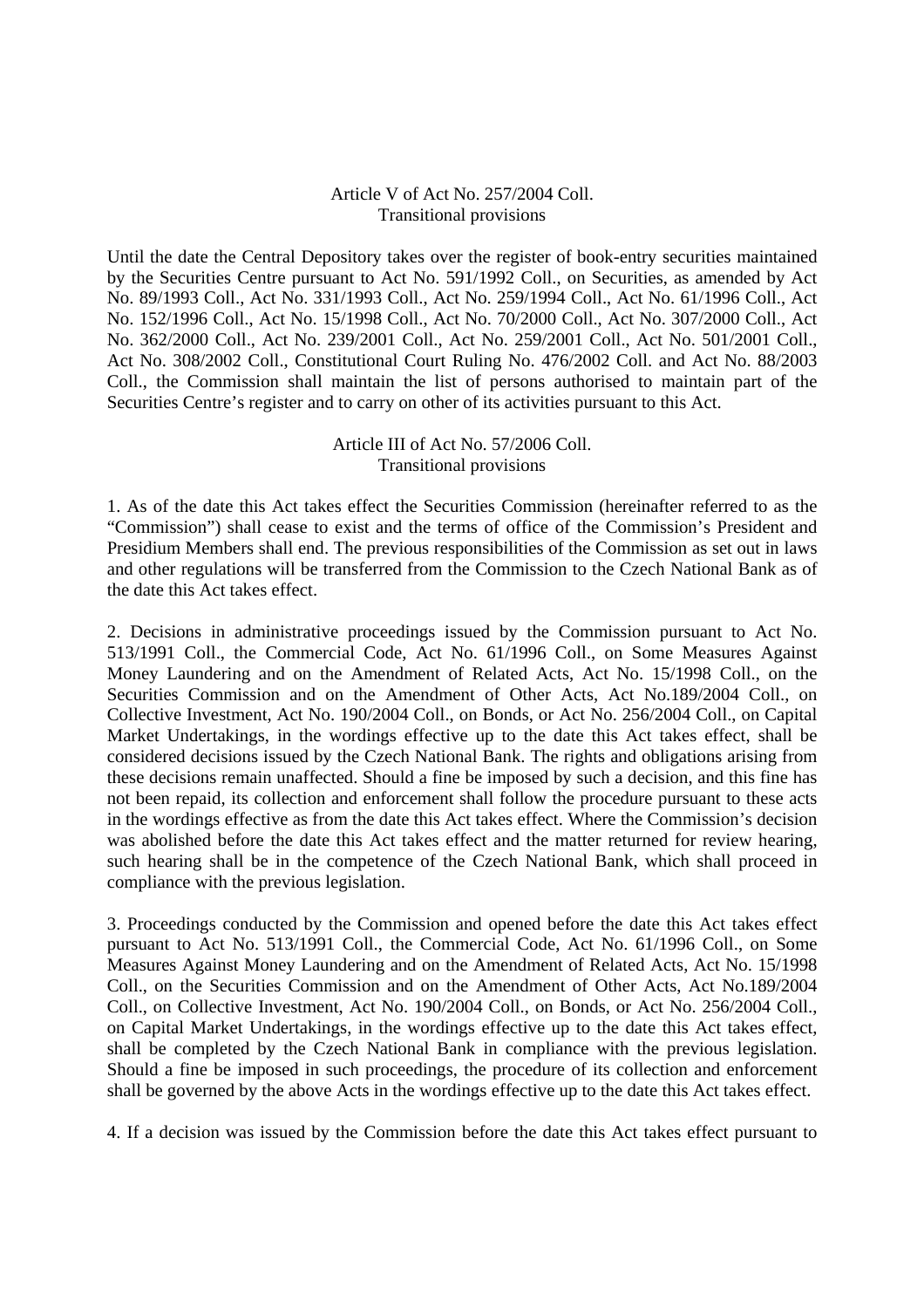Act No. 513/1991 Coll., the Commercial Code, Act No. 61/1996 Coll., on Some Measures Against Money Laundering and on the Amendment of Related Acts, Act No. 15/1998 Coll., on the Securities Commission and on the Amendment of Other Acts, Act No.189/2004 Coll., on Collective Investment, Act No. 190/2004 Coll., on Bonds, or Act No. 256/2004 Coll., on Capital Market Undertakings, in the wordings effective up to the date this Act takes effect, and if an appeal was filed against such decision, the Bank Board of the Czech National Bank shall decide on it in compliance with the previous legislation. If the Bank Board abolishes the decision and returns the matter for review hearing, such hearing shall be in the competence of the Czech National Bank, which shall decide in compliance with the previous legislation. The Czech National Bank shall decide on the renewal of the proceedings and in review proceedings regarding these decisions in compliance with the previous legislation.

5. The employees of the Commission shall become employees of the Czech National Bank as of the date this Act takes effect. The rights and duties arising from labour-law relations in respect of these employees shall be transferred to the Czech National Bank. The rights and duties arising from labour-law relations in respect of the employees whose employment was terminated before the date this Act takes effect shall be settled by the Ministry of Finance.

6. The right to manage assets in the ownership of the Czech Republic, except for real estate that the Commission was responsible for managing as of the date this Act took effect and that is necessary for the exercise of supervision by the Czech National Bank pursuant to Act No. 15/1998 Coll., on the Securities Commission and on the Amendment of Other Acts, in the wordings effective up to the date this Act takes effect, shall expire on the date this Act takes effect. These assets shall become the property of the Czech National Bank on the date this Act takes effect and liabilities relating to these assets shall become liabilities of the Czech National Bank on the date this Act takes effect. Other assets that the Commission was responsible for managing and other liabilities shall be settled by the Ministry of Finance. The details shall be laid down in an agreement between the Czech National Bank and the Ministry of Finance.

7. Funds equivalent to the balance of the reserve fund and the fund of cultural and social needs of the Commission and any receivables and payables associated with the fund of cultural and social needs of the Commission shall be transferred to the Czech National Bank as of the date this Act takes effect.

8. As of the date this Act takes effect, the Czech National Bank shall replace the Commission or the state as a party to proceedings where the Commission acts as a party or where the Commission acts on behalf of the state. Financial liabilities that the Czech National Bank incurs from such proceedings shall be covered by the state. The same shall apply to liabilities that the Czech National Bank incurs as a result of proceedings opened as of the date this Act takes effect and relating to the activities of the Commission under the previous legislation.

9. Powers of attorney issued by the Commission shall expire as of the date this Act takes effect.

10. The confidentiality duty pursuant to Article 26 of Act No. 15/1998, on the Czech Securities Commission and on the Amendment of Other Acts, in the wording effective up to the date this Act takes effect, shall be unaffected by this Act.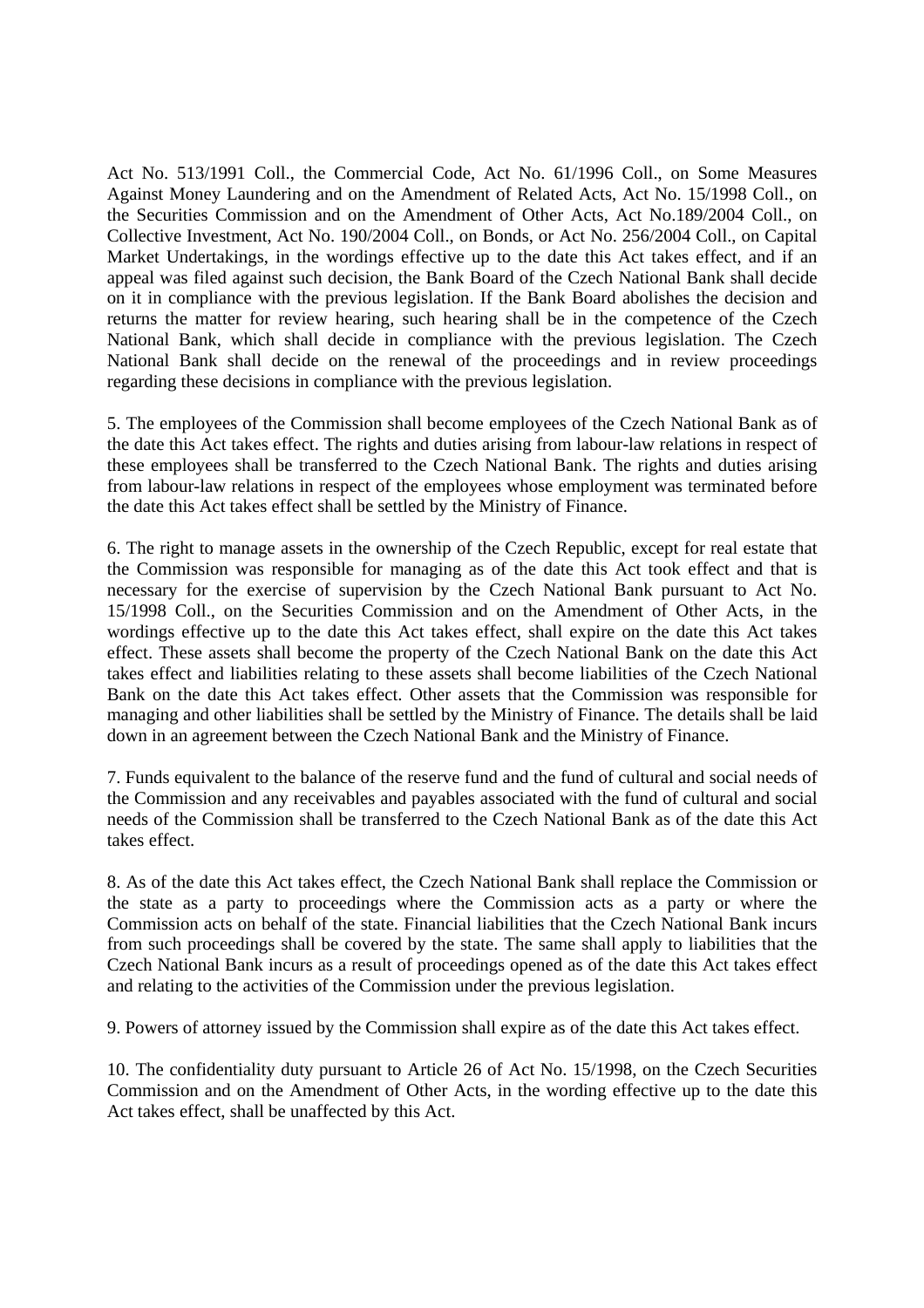11. Time limits which started running pursuant to the previous legislation prior to the date this Act takes effect shall be unaffected by this Act.

12. The report on the situation on the Czech capital market submitted by the Commission for 2005 pursuant to Article 4 of Act No. 15/1998 Coll., on the Securities Commission and on the Amendment of Other Acts, in the wording effective up to the date this Act takes effect, shall be completed and submitted to the Government and the Chamber of Deputies by the Czech National Bank by 30 September 2006, unless it is submitted by the Commission by the date this Act takes effect.

 $\frac{1}{1}$ 

Act No. 256/2004 Coll., on Capital Market Undertakings, as amended.

Act No. 189/2004 Coll., on Collective Investment, as amended by Act No. 377/2005 Coll.

Act No. 190/2004 Coll., on Bonds, as amended by Act No. 378/2005 Coll.

Act No. 513/1991 Coll., the Commercial Code, as amended.

 Act No. 42/1994 Coll., on Private Pension Insurance and the Amendment of Certain Acts Related to its Introduction, as amended.

4a) Article 45a of Act No. 591/1992 Coll. 5)

 Act No. 256/2004 Coll., on Capital Market Undertakings.  $\overline{7}$ 

 Act No. 71/1967 Coll., on Administrative Proceedings (the Administrative Procedure Code). 7a)

 Article 152(5) of the Administrative Procedure Code. 8)

 Articles 183b and 183d of Act No. 513/1991 Coll., the Commercial Code, as amended. 9)

Articles 156(4), 161a to 161d, 161f, 183c and 186a of Act No. 513/1991 Coll. 9a)

 Commission Regulation (EC) No 2273/2003 of 22 December 2003 implementing Directive 2003/6/EC of the European Parliament and of the Council as regards exemptions for buy-back programmes and stabilisation of financial instruments.

 Commission Regulation (EC) No 809/2004 of 29 April 2004 implementing Directive 2003/71/EC of the European Parliament and of the Council as regards information contained in prospectuses as well as the format, incorporation by reference and publication of such prospectuses and dissemination of advertisements.

 Commission Regulation (EC) No 1287/2006 of 10 August 2006 implementing Directive 2004/39/EC of the European Parliament and of the Council as regards record-keeping obligations for investment firms, transaction reporting, market transparency, admission of financial instruments to trading, and defined terms for the purposes of that Directive. 9b)

 Articles 90, 91 and 97(3) of Act No. 127/2005 Coll. on Electronic Communications and on the Amendment of Certain Related Acts (the Electronic Communications Act). 10)

 Article 2 (2) of the Commercial Code. 10a)

Act No. 337/1992 Coll., on Administration of Taxes and Fees, as amended.

 Article 8b of Act No. 591/1992 Coll., as amended by Act No. 362/2000 Coll. 10c)

 Act No. 189/2004 Coll., on Collective Investment. 10d)

 Article 17b of Act No. 591/1992 Coll., as amended. 10e)

Article 91 of Act No. 591/1992 Coll., as amended by Act No. 362/2000 Coll.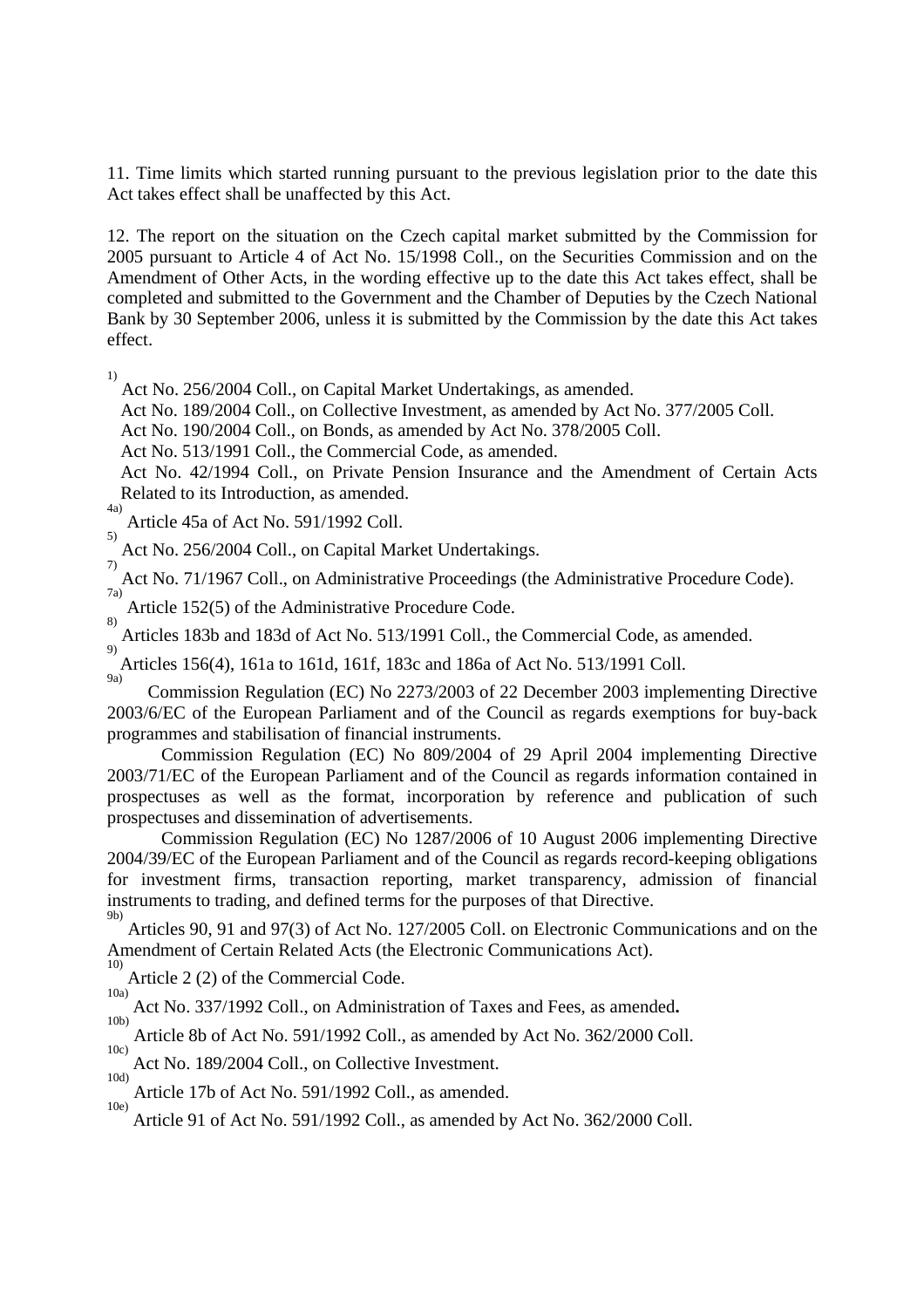$10<sub>f</sub>$ 

- Article 91a of Act No. 591/1992 Coll., as amended by Act No. 362/2000 Coll. 11)
- Article 6 of Act No. 256/2004 Coll., on Capital Market Undertakings.  $12)$
- Article 14 of Act No. 256/2004 Coll., as amended.
- 13) Article 74 of Act No. 256/2004 Coll., as amended.

14) Article 83 of Act No. 256/2004 Coll., as amended.

15) Article 45 of Act No. 256/2004 Coll., as amended. 16)

 Act No. 189/2004 Coll. 17)

Articles 36a and 37m of Act No. 248/19992 Coll., as amended by Act No. 151/1996 Coll.

18) Article 25 of Act No. 189/2004 Coll. 19)

 Act No. 42/1994 Coll., as amended. 20)

 Act No. 363/1999 Coll., on insurance companies, as amended. 20a)

 Article 26 (1)(g)(2) of Act No. 189/2004 Coll., on collective investment, as amended by Act No. 224/2006 Coll. 20b)

 Article 17a of Act No. 256/2008 Coll., as amended by Act No. 230/2008 Coll. 20c)

 Article 17b(7) of Act No. 256/2004 Coll., as amended by Act No. 230/2008 Coll. 20d)

 Act No. 133/2000 Coll., on the Register of the Population and Birth Certificate Numbers and on the Amendment of Certain Acts (the Population Register Act), as amended. 20e)

 Article 1 of Act No. 133/2000 Coll., as amended by Act No. 53/2004 Coll. 20f)

 Act No. 40/1993 Coll., on Acquisition and Loss of Citizenship of the Czech Republic, as amended.

21)

 Act No. 148/1998 Coll., on protection of confidential facts and on amendment to some laws, as amended. 22)

 Czech National Council Act No. 591/1992 Coll., as amended. 23)

 e.g. Article 38 of Act No. 21/1992 Coll., on Banks, as amended by Act No. 84/1995 Coll., Article 7 of Act No. 61/1996 Coll., on Certain Measures Against Money Laundering and on the Amendment of Related Acts. 24a)

 e.g. Article 37d of Act No. 248/1992 Coll., as amended. 24b)

 Article 91 of Act No. 591/1992 Coll., as amended. 24c)

 e.g. Articles 45, 45a, 49, 50, 70a and 70b of Act No. 591/1992 Coll., as amended, Article 8 of Act No. 248/1992 Coll., as amended, Article 2 of Act No. 214/1992 Coll., on the Stock Exchange, as amended. 24d)

 Article 22(2)(a) of Act No. 530/1990 Coll., on Bonds, as amended. 24e)

 Articles 49(1) and 149 of Act No. 256/2004 Coll., as amended. 25)

Act No. 236/1995 Coll., on Salaries and Other Requisites Connected with Performance of Duties by Representatives of the State and Some State Bodies, as amended.

Czech Government Order No. 253/1992 Coll., on Conditions for State Administration